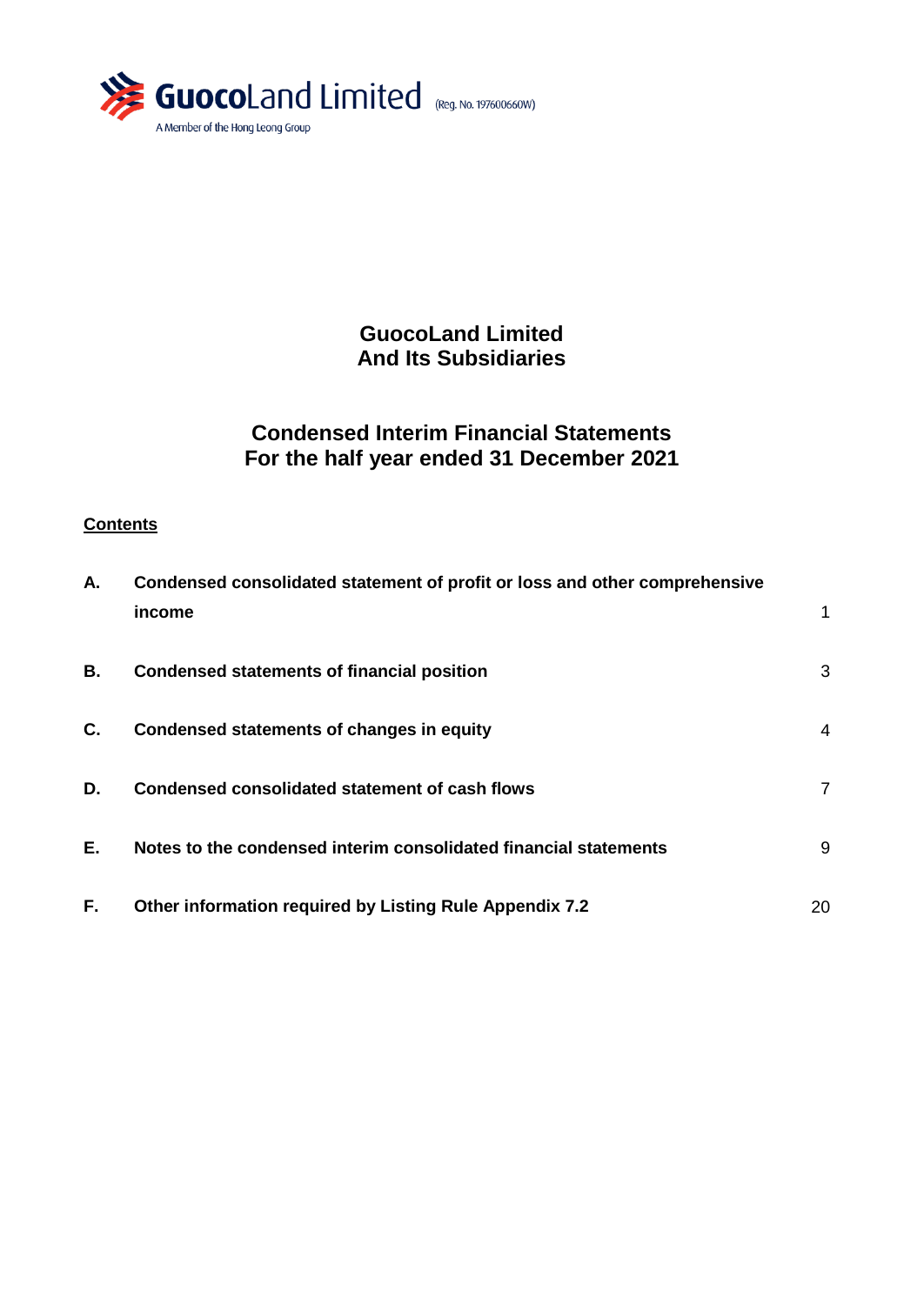# **A. Condensed consolidated statement of profit or loss and other comprehensive income**

|                                                                                                  |                |            | Group                                |                 |  |
|--------------------------------------------------------------------------------------------------|----------------|------------|--------------------------------------|-----------------|--|
|                                                                                                  |                | 31/12/2021 | <b>Half Year Ended</b><br>31/12/2020 |                 |  |
|                                                                                                  | <b>Note</b>    | \$'000     | \$'000                               | (Decrease)<br>% |  |
| <b>Continuing operations</b>                                                                     |                |            |                                      |                 |  |
| <b>Revenue</b>                                                                                   | 4.3            | 452,745    | 319,599                              | 42              |  |
| Cost of sales                                                                                    |                | (312, 576) | (224, 622)                           | 39              |  |
| Gross profit                                                                                     |                | 140,169    | 94,977                               | 48              |  |
| Other income                                                                                     |                | 32,873     | 18,632                               | 76              |  |
| Administrative expenses                                                                          |                | (38,003)   | (38,075)                             |                 |  |
| Other expenses                                                                                   |                | (18, 729)  | (1,084)                              | N/M             |  |
| Finance costs                                                                                    |                | (39, 947)  | (42, 822)                            | (7)             |  |
| Share of (loss)/profit of associates and joint<br>ventures (net of tax)                          |                | (911)      | 7,961                                | N/M             |  |
| Profit before tax                                                                                | 6              | 75,452     | 39,589                               | 91              |  |
| Tax expense                                                                                      | $\overline{7}$ | (21, 528)  | (25, 369)                            | (15)            |  |
| Profit from continuing operations                                                                |                | 53,924     | 14,220                               | N/M             |  |
| <b>Discontinued operation</b>                                                                    |                |            |                                      |                 |  |
| Profit/(Loss) from discontinued operation (net<br>of tax)                                        | 4.1            | 14,301     | (10)                                 | N/M             |  |
| Profit for the period                                                                            |                | 68,225     | 14,210                               | N/M             |  |
| Profit attributable to:                                                                          |                |            |                                      |                 |  |
| <b>Equity holders of the Company</b>                                                             |                | 67,531     | 22,886                               | 195             |  |
| Non-controlling interests                                                                        |                | 694        | (8,676)                              | N/M             |  |
|                                                                                                  |                | 68,225     | 14,210                               | N/M             |  |
| Earnings per share for profit for the period<br>attributable to equity holders of the<br>Company |                |            |                                      |                 |  |
| Basic / Diluted (cents)                                                                          | 15             | 5.22       | 1.20                                 | N/M             |  |

N/M : Not meaningful.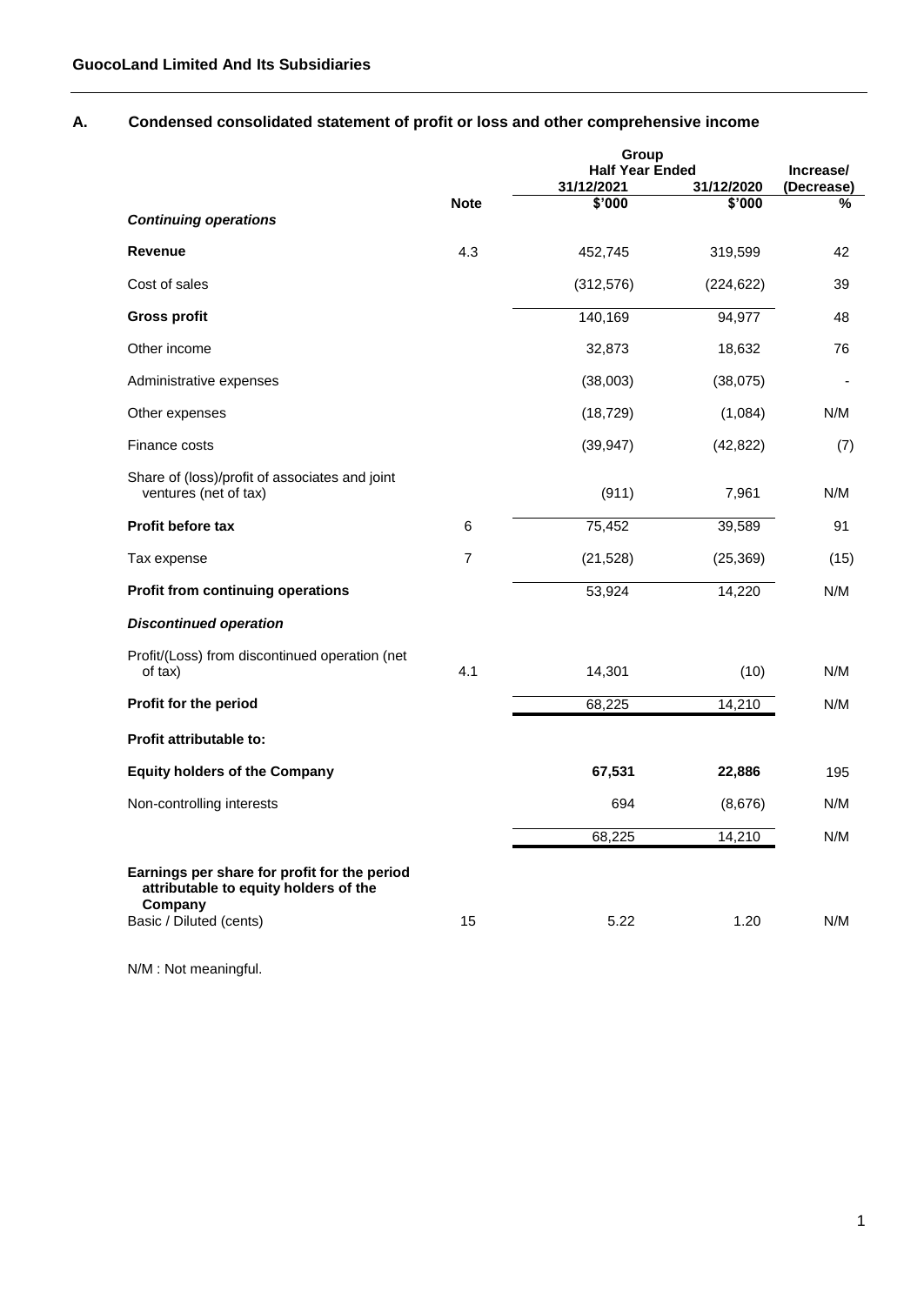# **A. Condensed consolidated statement of profit or loss and other comprehensive income (cont'd)**

|                                                                                                                    | Group                  |                      |                 |
|--------------------------------------------------------------------------------------------------------------------|------------------------|----------------------|-----------------|
|                                                                                                                    | <b>Half Year Ended</b> |                      | Increase/       |
|                                                                                                                    | 31/12/2021<br>\$'000   | 31/12/2020<br>\$'000 | (Decrease)<br>% |
|                                                                                                                    |                        |                      |                 |
| Profit for the period                                                                                              | 68,225                 | 14,210               | N/M             |
| Other comprehensive income                                                                                         |                        |                      |                 |
| Items that are or may be reclassified subsequently to profit or<br>loss:                                           |                        |                      |                 |
| Translation differences relating to financial statements of foreign<br>subsidiaries, associates and joint ventures | 38,018                 | 44.530               | (15)            |
|                                                                                                                    |                        |                      |                 |
| Translation reserve of subsidiaries reclassified to profit or loss                                                 |                        |                      | N/M             |
| upon disposal                                                                                                      | (451)                  |                      |                 |
| Effective portion of changes in fair value of cash flow hedges                                                     | 2                      | (3,465)              | N/M             |
| Effective portion of changes in fair value of net investment                                                       |                        |                      |                 |
| hedges                                                                                                             | (5,792)                | (10, 577)            | (45)            |
| Net change in fair value of cash flow hedges reclassified to profit                                                |                        |                      |                 |
| or loss                                                                                                            | 3,671                  |                      | N/M             |
| Total other comprehensive income for the period, net of tax                                                        | 35,448                 | 30,488               | 16              |
| Total comprehensive income for the period, net of tax                                                              | 103,673                | 44,698               | 132             |
|                                                                                                                    |                        |                      |                 |
| Attributable to:<br>Equity holders of the Company                                                                  | 97,182                 | 46,771               | 108             |
|                                                                                                                    |                        |                      |                 |
| Non-controlling interests                                                                                          | 6,491                  | (2,073)              | N/M             |
| Total comprehensive income for the period, net of tax                                                              | 103,673                | 44,698               | 132             |
|                                                                                                                    |                        |                      |                 |

N/M : Not meaningful.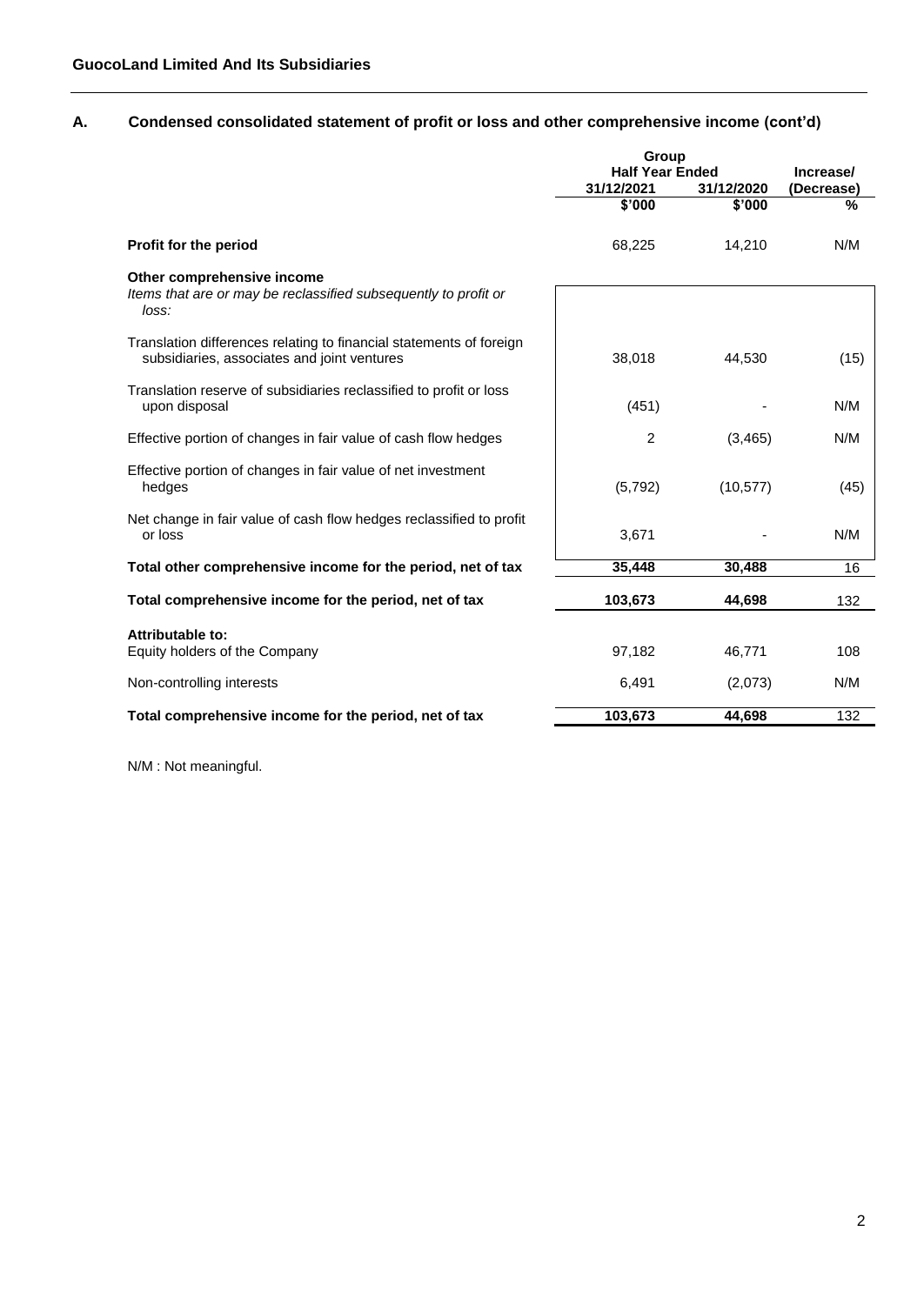# **B. Condensed statements of financial position**

|                                                           |             | Group                |                      | Company              |                                 |
|-----------------------------------------------------------|-------------|----------------------|----------------------|----------------------|---------------------------------|
|                                                           |             | As at                |                      | As at                |                                 |
|                                                           | <b>Note</b> | 31/12/2021<br>\$'000 | 30/06/2021<br>\$'000 | 31/12/2021<br>\$'000 | 30/06/2021<br>$\frac{1}{2,000}$ |
| <b>Non-current assets</b>                                 |             |                      |                      |                      |                                 |
| Property, plant and equipment                             |             |                      |                      |                      |                                 |
| and right-of-use assets                                   | 10          | 471,985              | 479,055              |                      |                                 |
| Investment properties                                     | 11          | 5,239,711            | 4,974,546            |                      |                                 |
| Subsidiaries                                              |             |                      |                      | 2,037,544            | 2,083,461                       |
| Associates and joint ventures<br>Deferred tax assets      |             | 511,866              | 517,892              |                      |                                 |
|                                                           |             | 36,759               | 36,143               |                      |                                 |
|                                                           |             | 6,260,321            | 6,007,636            | 2,037,544            | 2,083,461                       |
| <b>Current assets</b>                                     |             |                      |                      |                      |                                 |
| Inventories                                               | 12          | 4,110,854            | 3,550,906            |                      |                                 |
| Contract assets                                           |             | 258,159              | 498,422              |                      |                                 |
| Trade and other receivables,                              |             |                      |                      |                      |                                 |
| including derivatives                                     |             | 157,095              | 108,473              |                      | 5                               |
| Cash and cash equivalents<br>Assets of disposal group and |             | 1,329,678            | 1,129,289            | 101                  | 126                             |
| assets held for sale                                      | 4.1         |                      | 20,856               |                      |                                 |
|                                                           |             |                      |                      |                      |                                 |
|                                                           |             | 5,855,786            | 5,307,946            | 101                  | 131                             |
|                                                           |             |                      |                      |                      |                                 |
| <b>Total assets</b>                                       |             | 12,116,107           | 11,315,582           | 2,037,645            | 2,083,592                       |
|                                                           |             |                      |                      |                      |                                 |
| <b>Equity</b><br>Share capital                            | 14          | 1,926,053            | 1,926,053            | 1,926,053            | 1,926,053                       |
| Reserves                                                  |             | 2,095,195            | 2,074,171            | 111,008              | 155,529                         |
|                                                           |             |                      |                      |                      |                                 |
| <b>Equity attributable to ordinary</b>                    |             |                      |                      |                      |                                 |
| equity holders of the                                     |             |                      |                      |                      |                                 |
| Company                                                   |             | 4,021,248            | 4,000,224            | 2,037,061            | 2,081,582                       |
| Perpetual securities<br>Non-controlling interests         |             | 407,508<br>542,282   | 407,060<br>537,176   |                      |                                 |
|                                                           |             |                      |                      |                      |                                 |
| <b>Total equity</b>                                       |             | 4,971,038            | 4,944,460            | 2,037,061            | 2,081,582                       |
|                                                           |             |                      |                      |                      |                                 |
| <b>Non-current liabilities</b>                            |             |                      |                      |                      |                                 |
| Other payables, including                                 |             |                      |                      |                      |                                 |
| derivatives                                               | 13          | 724,805<br>5,099,563 | 729,168              |                      | 1,001                           |
| Loans and borrowings<br>Deferred tax liabilities          |             | 34,609               | 4,164,867<br>34,632  |                      |                                 |
|                                                           |             |                      |                      |                      |                                 |
|                                                           |             | 5,858,977            | 4,928,667            |                      | 1,001                           |
| <b>Current liabilities</b>                                |             |                      |                      |                      |                                 |
| Trade and other payables,                                 |             |                      |                      |                      |                                 |
| including derivatives                                     |             | 342,498              | 371,076              | 584                  | 1,009                           |
| <b>Contract liabilities</b><br>Loans and borrowings       | 13          | 144,585<br>766,358   | 97,472<br>947,366    |                      |                                 |
| <b>Current tax liabilities</b>                            |             | 32,651               | 24,011               |                      |                                 |
| Liabilities of disposal group held                        |             |                      |                      |                      |                                 |
| for sale                                                  | 4.1         |                      | 2,530                |                      |                                 |
|                                                           |             |                      |                      |                      |                                 |
|                                                           |             | 1,286,092            | 1,442,455            | 584                  | 1,009                           |
| <b>Total liabilities</b>                                  |             |                      |                      |                      |                                 |
|                                                           |             | 7,145,069            | 6,371,122            | 584                  | 2,010                           |
| <b>Total equity and liabilities</b>                       |             | 12,116,107           | 11,315,582           | 2,037,645            | 2,083,592                       |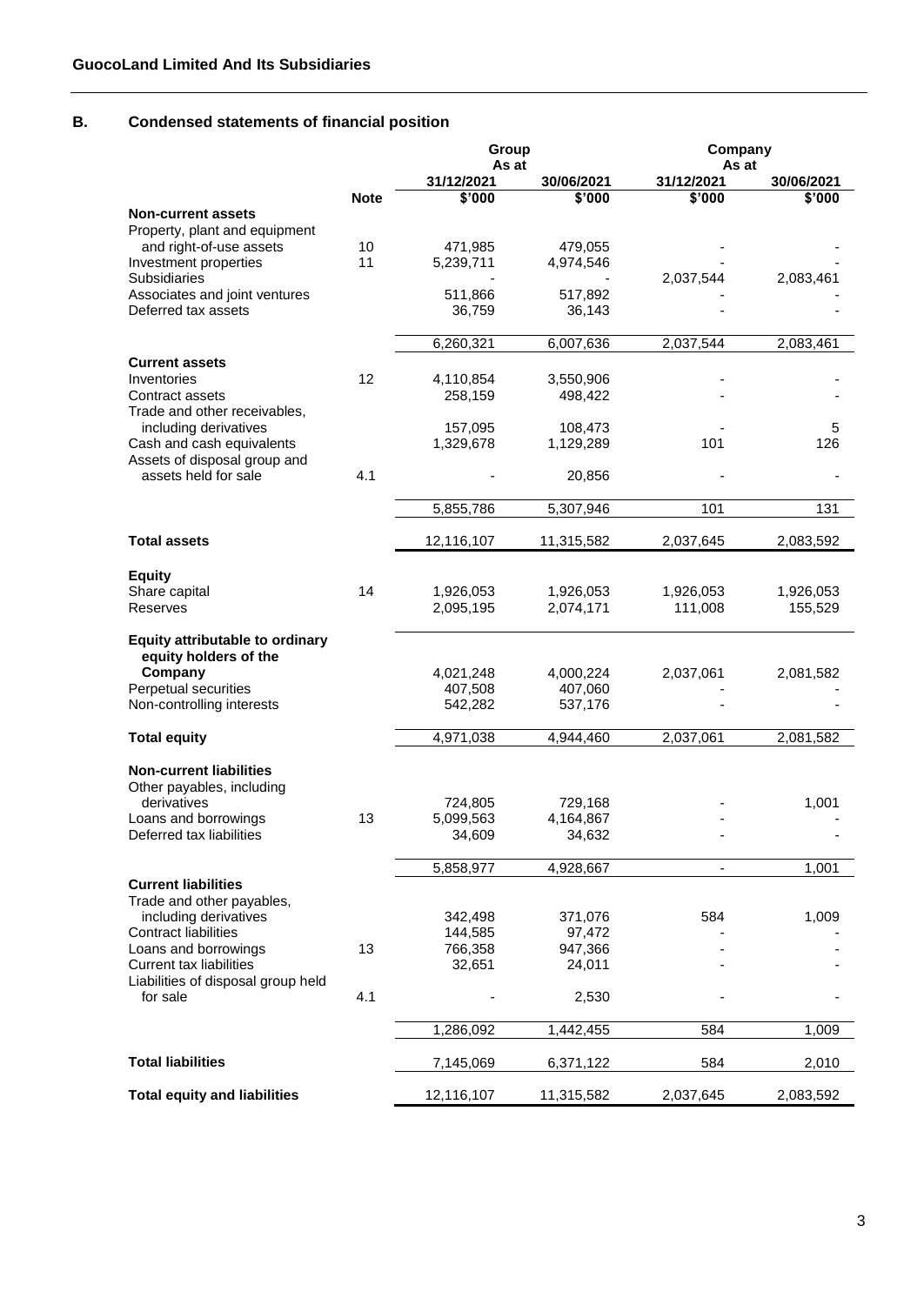# **C. Condensed statements of changes in equity**

|                                                                                                                                                                                              | Attributable to ordinary equity holders<br>of the Company |                |                                            |                                           |                                       |                                         |                               |
|----------------------------------------------------------------------------------------------------------------------------------------------------------------------------------------------|-----------------------------------------------------------|----------------|--------------------------------------------|-------------------------------------------|---------------------------------------|-----------------------------------------|-------------------------------|
|                                                                                                                                                                                              | <b>Share</b><br><b>Capital</b>                            | Reserves*      | <b>Other Accumulated</b><br><b>Profits</b> | <b>Total</b><br>Ordinary<br><b>Equity</b> | <b>Perpetual</b><br><b>Securities</b> | Non-<br>Controlling<br><b>Interests</b> | <b>Total</b><br><b>Equity</b> |
| Group                                                                                                                                                                                        | \$'000                                                    | \$'000         | \$'000                                     | \$'000                                    | \$'000                                | \$'000                                  | \$'000                        |
| At 1 July 2021                                                                                                                                                                               | 1,926,053                                                 | (156, 717)     | 2,230,888                                  | 4,000,224                                 | 407,060                               | 537,176                                 | 4,944,460                     |
| Total comprehensive income for the period<br>Profit for the period                                                                                                                           |                                                           |                | 67,531                                     | 67,531                                    |                                       | 694                                     | 68,225                        |
| Other comprehensive income<br>Items that are or may be reclassified subsequently to profit or<br>loss:                                                                                       |                                                           |                |                                            |                                           |                                       |                                         |                               |
| Translation differences relating to financial statements of foreign<br>subsidiaries, associates and joint ventures<br>Translation differences of subsidiaries reclassified to profit or loss |                                                           | 32,154         |                                            | 32,154                                    |                                       | 5,864                                   | 38,018                        |
| upon disposal                                                                                                                                                                                |                                                           | (384)          |                                            | (384)                                     |                                       | (67)                                    | (451)                         |
| Effective portion of changes in fair value of cash flow hedges                                                                                                                               |                                                           | 2              |                                            | 2                                         |                                       |                                         | 2                             |
| Effective portion of changes in fair value of net investment hedges<br>Net change in fair value of cash flow hedges reclassified to profit                                                   |                                                           | (5, 792)       |                                            | (5,792)                                   |                                       |                                         | (5, 792)                      |
| or loss                                                                                                                                                                                      | $\blacksquare$                                            | 3,671          |                                            | 3,671                                     | $\blacksquare$                        |                                         | 3,671                         |
| Total other comprehensive income, net of tax                                                                                                                                                 | $\blacksquare$                                            | 29,651         | $\sim$                                     | 29,651                                    | $\mathbf{r}$                          | 5,797                                   | 35,448                        |
| Total comprehensive income for the period, net of tax                                                                                                                                        | $\blacksquare$                                            | 29,651         | 67,531                                     | 97,182                                    | $\blacksquare$                        | 6,491                                   | 103,673                       |
| Transactions with equity holders, recorded directly in equity<br>Contributions by and distributions to equity holders                                                                        |                                                           |                |                                            |                                           |                                       |                                         |                               |
| Accrued distribution for perpetual securities                                                                                                                                                |                                                           |                | (9, 572)                                   | (9, 572)                                  | 9,572                                 |                                         |                               |
| Distribution payment for perpetual securities                                                                                                                                                |                                                           |                |                                            |                                           | (9, 124)                              |                                         | (9, 124)                      |
| <b>Dividends</b>                                                                                                                                                                             |                                                           | $\blacksquare$ | (66, 586)                                  | (66, 586)                                 |                                       | (1, 385)                                | (67, 971)                     |
| Total contributions by and distributions to equity holders                                                                                                                                   |                                                           | $\blacksquare$ | (76, 158)                                  | (76, 158)                                 | 448                                   | (1, 385)                                | (77, 095)                     |
| <b>Total transactions with equity holders</b>                                                                                                                                                |                                                           | $\blacksquare$ | (76, 158)                                  | (76, 158)                                 | 448                                   | (1, 385)                                | (77, 095)                     |
| At 31 December 2021                                                                                                                                                                          | 1,926,053                                                 | (127,066)      | 2,222,261                                  | 4,021,248                                 | 407,508                               | 542,282                                 | 4,971,038                     |

\* Include reserve for own shares, capital reserve, translation reserve, revaluation reserve, merger reserve and hedging reserve.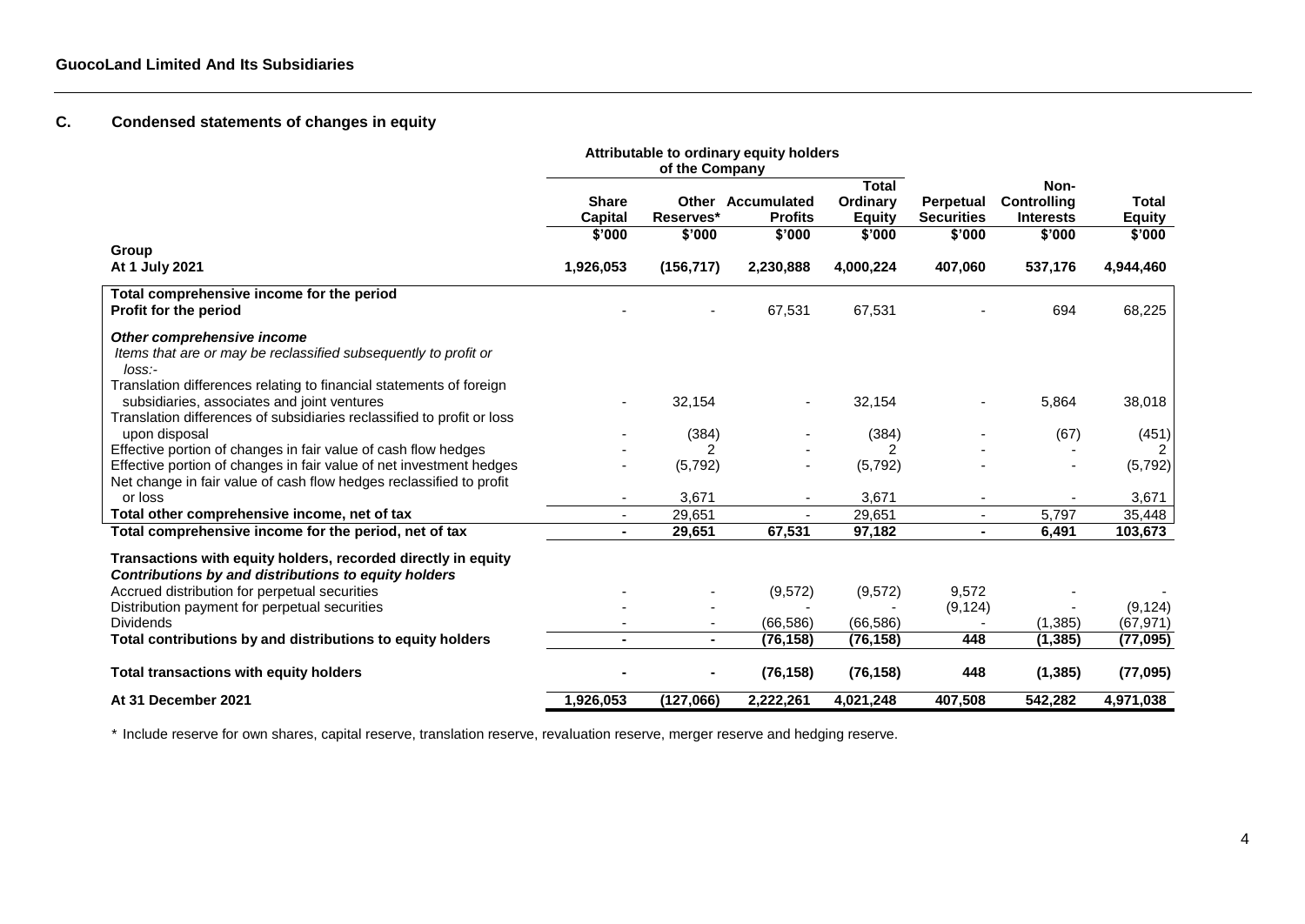# **C. Condensed statements of changes in equity (cont'd)**

|                                                                          | Attributable to ordinary equity holders |                |                          |               |                   |                  |               |
|--------------------------------------------------------------------------|-----------------------------------------|----------------|--------------------------|---------------|-------------------|------------------|---------------|
|                                                                          |                                         | of the Company |                          |               |                   |                  |               |
|                                                                          |                                         |                |                          | <b>Total</b>  |                   | Non-             |               |
|                                                                          | <b>Share</b>                            |                | <b>Other Accumulated</b> | Ordinary      | Perpetual         | Controlling      | Total         |
|                                                                          | Capital                                 | Reserves*      | <b>Profits</b>           | <b>Equity</b> | <b>Securities</b> | <b>Interests</b> | <b>Equity</b> |
|                                                                          | \$'000                                  | \$'000         | \$'000                   | \$'000        | \$'000            | \$'000           | \$'000        |
| Group                                                                    |                                         |                |                          |               |                   |                  |               |
| At 1 July 2020                                                           | 1,926,053                               | (222,016)      | 2,147,387                | 3,851,424     | 406,492           | 503,434          | 4,761,350     |
| Total comprehensive income for the period                                |                                         |                |                          |               |                   |                  |               |
| <b>Profit for the period</b>                                             |                                         |                | 22,886                   | 22,886        |                   | (8,676)          | 14,210        |
| Other comprehensive income                                               |                                         |                |                          |               |                   |                  |               |
| Items that are or may be reclassified subsequently to profit or<br>loss: |                                         |                |                          |               |                   |                  |               |
| Translation differences relating to financial statements of foreign      |                                         |                |                          |               |                   |                  |               |
| subsidiaries, associates and joint ventures                              |                                         | 37,927         |                          | 37,927        |                   | 6,603            | 44,530        |
| Effective portion of changes in fair value of cash flow hedges           |                                         | (3, 465)       |                          | (3, 465)      |                   |                  | (3, 465)      |
| Effective portion of changes in fair value of net investment hedges      |                                         | (10, 577)      |                          | (10, 577)     |                   |                  | (10,577)      |
| Total other comprehensive income, net of tax                             |                                         | 23,885         |                          | 23,885        |                   | 6.603            | 30,488        |
| Total comprehensive income for the period, net of tax                    | $\blacksquare$                          | 23,885         | 22,886                   | 46,771        | $\blacksquare$    | (2,073)          | 44,698        |
| Transactions with equity holders, recorded directly in equity            |                                         |                |                          |               |                   |                  |               |
| Contributions by and distributions to equity holders                     |                                         |                |                          |               |                   |                  |               |
| Accrued distribution for perpetual securities                            |                                         |                | (9,609)                  | (9,609)       | 9,609             |                  |               |
| Distribution payment for perpetual securities                            |                                         |                |                          |               | (9, 175)          |                  | (9, 175)      |
| <b>Dividends</b>                                                         |                                         |                | (66, 586)                | (66, 586)     |                   | (10, 762)        | (77, 348)     |
| Share-based payments                                                     |                                         | 1,071          |                          | 1,071         |                   |                  | 1,071         |
| Total contributions by and distributions to equity holders               | $\blacksquare$                          | 1.071          | (76, 195)                | (75, 124)     | 434               | (10, 762)        | (85, 452)     |
| Total transactions with equity holders                                   |                                         | 1,071          | (76, 195)                | (75, 124)     | 434               | (10, 762)        | (85, 452)     |
| At 31 December 2020                                                      | 1,926,053                               | (197,060)      | 2,094,078                | 3,823,071     | 406,926           | 490,599          | 4,720,596     |

\* Include reserve for own shares, share option reserve, capital reserve, translation reserve, revaluation reserve, merger reserve and hedging reserve.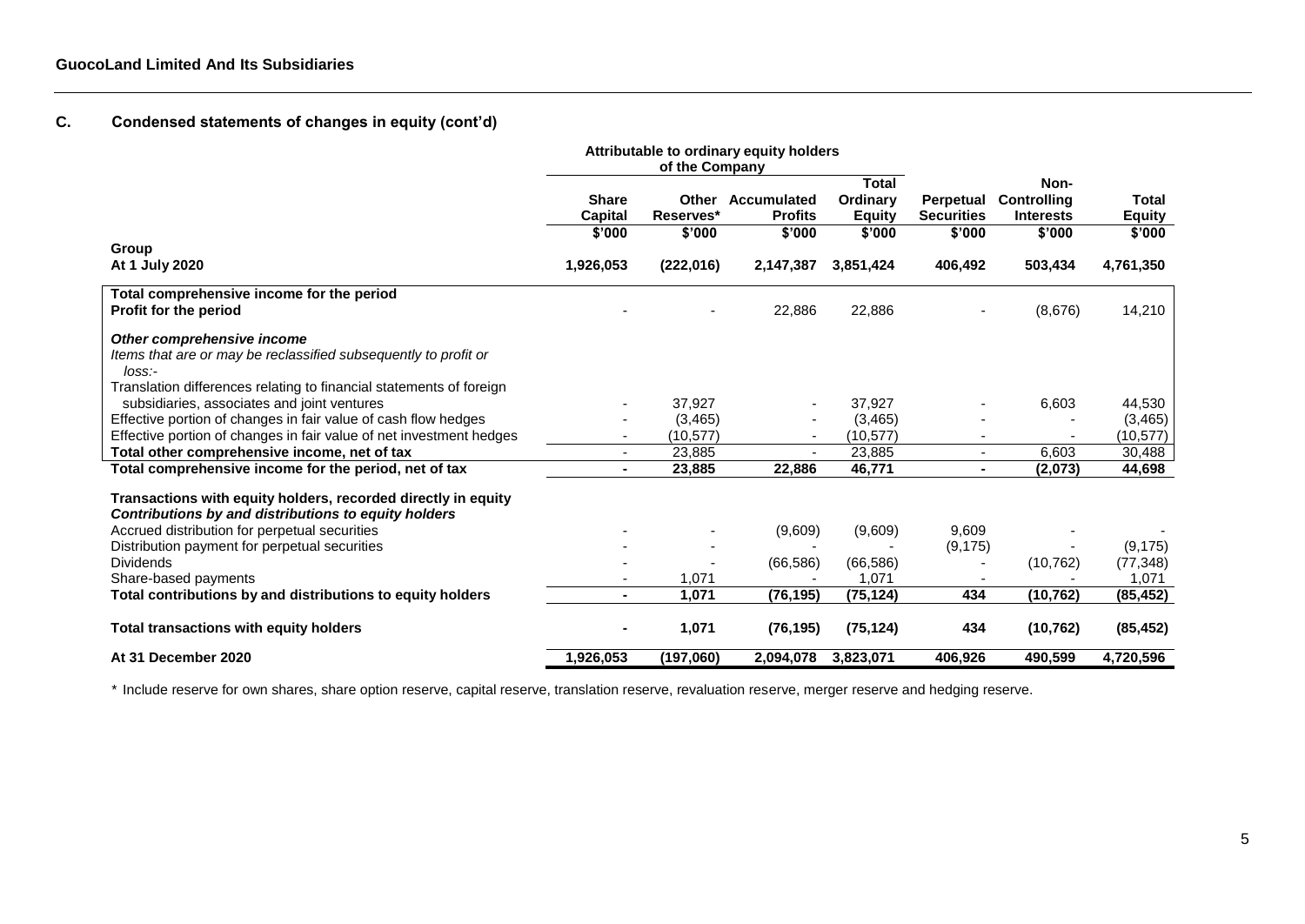# **C. Condensed statements of changes in equity (cont'd)**

|                                                                          | <b>Share</b><br><b>Capital</b> | Other<br>Reserves*       | Accumulated<br><b>Profits</b> | <b>Total</b><br><b>Equity</b> |
|--------------------------------------------------------------------------|--------------------------------|--------------------------|-------------------------------|-------------------------------|
|                                                                          | S\$'000                        | S\$'000                  | S\$'000                       | S\$'000                       |
| Company<br>At 1 July 2021                                                | 1,926,053                      | (162, 047)               | 317,576                       | 2,081,582                     |
| Profit for the period                                                    | $\sim$                         | $\sim$                   | 22,065                        | 22,065                        |
| Total comprehensive income for the period                                |                                | $\sim$                   | 22,065                        | 22,065                        |
| Transactions with equity holders, recorded directly in equity            |                                |                          |                               |                               |
| Contributions by and distributions to equity holders<br><b>Dividends</b> |                                | $\overline{\phantom{a}}$ | (66, 586)                     | (66, 586)                     |
| Total contributions by and distributions to equity holders               |                                |                          | (66, 586)                     | (66, 586)                     |
| Total transactions with equity holders                                   |                                |                          | (66, 586)                     | (66, 586)                     |
| At 31 December 2021                                                      | 1,926,053                      | (162, 047)               | 273,055                       | 2,037,061                     |
|                                                                          |                                |                          |                               |                               |
| At 1 July 2020                                                           | 1,926,053                      | (155, 628)               | 334,293                       | 2,104,718                     |
| Profit for the period                                                    |                                |                          | 27,408                        | 27,408                        |
| Total comprehensive income for the period                                |                                | $\blacksquare$           | 27,408                        | 27,408                        |
| Transactions with equity holders, recorded directly in equity            |                                |                          |                               |                               |
| Contributions by and distributions to equity holders                     |                                |                          |                               |                               |
| <b>Dividends</b>                                                         |                                |                          | (66, 586)                     | (66, 586)                     |
| Share-based payments                                                     |                                | 1,071                    |                               | 1,071                         |
| Total contributions by and distributions to equity holders               |                                | 1,071                    | (66, 586)                     | (65, 515)                     |
| Total transactions with equity holders                                   |                                | 1,071                    | (66, 586)                     | (65, 515)                     |
| At 31 December 2020                                                      | 1,926,053                      | (154, 557)               | 295,115                       | 2,066,611                     |

\* Include reserve for own shares, share option reserve and capital reserve.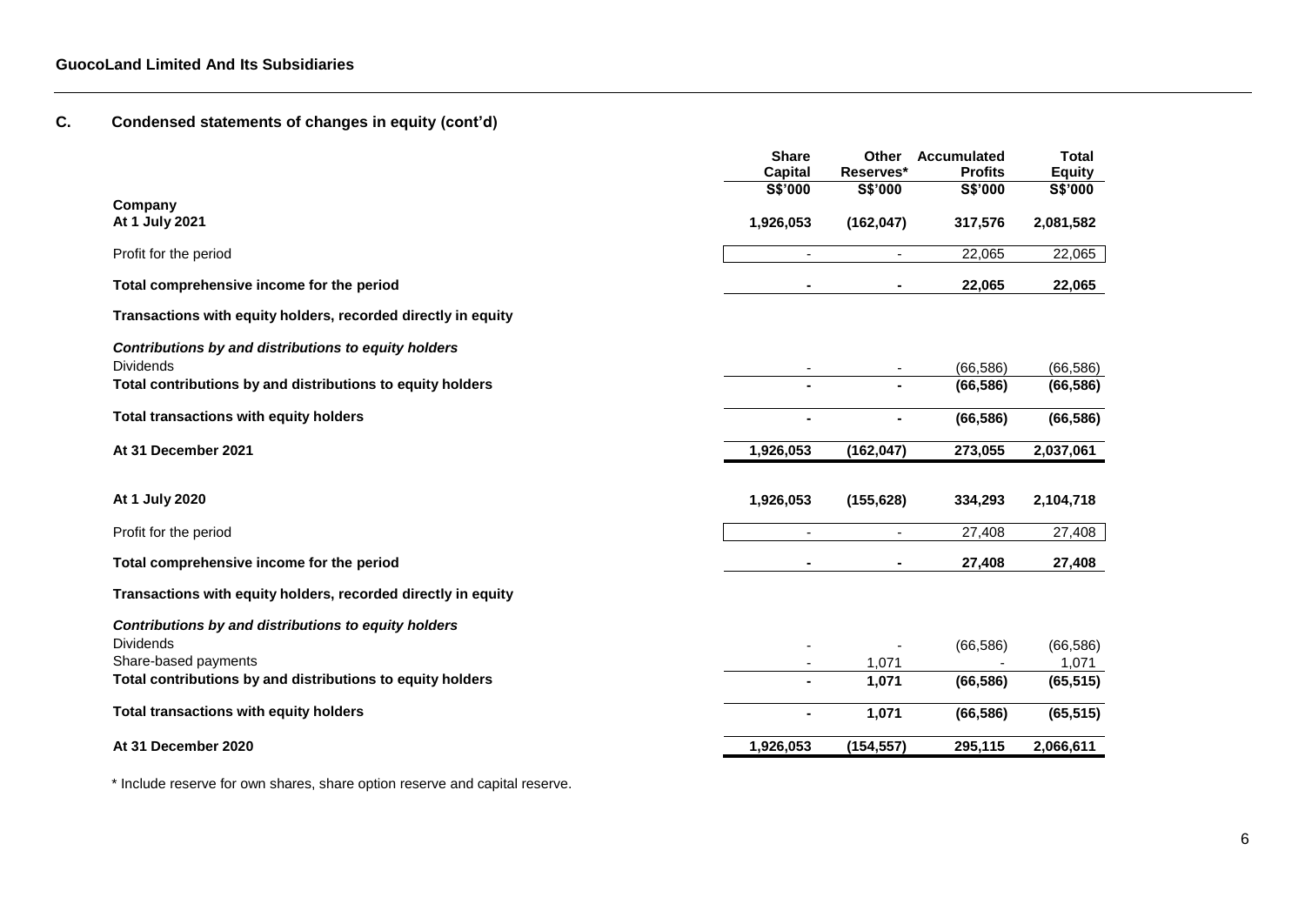# **D. Condensed consolidated statement of cash flows**

|                                                                      | Group                  |                      |
|----------------------------------------------------------------------|------------------------|----------------------|
|                                                                      | <b>Half Year Ended</b> |                      |
|                                                                      | 31/12/2021<br>\$'000   | 31/12/2020<br>\$'000 |
|                                                                      |                        |                      |
| Cash flows from operating activities                                 |                        |                      |
| Profit for the period                                                | 68,225                 | 14,210               |
| Adjustments for:-                                                    |                        |                      |
| Reversal of allowance for foreseeable loss on development properties |                        | (47)                 |
| Reversal of allowance for credit loss on trade and other receivables | (332)                  | (84)                 |
| Depreciation of property, plant and equipment                        | 7,684                  | 8,143                |
| Finance costs                                                        | 39,947                 | 42,822               |
| Gain on disposal of discontinued operation, net of tax               | (14, 301)              |                      |
| Loss on disposal of interests in a subsidiary                        | 876                    |                      |
| Gain on disposal of investment properties                            |                        | (295)                |
| Gain on disposal of property, plant and equipment                    |                        | (6)                  |
| Interest income                                                      | (8,596)                | (7,791)              |
| Net fair value gain on derivative financial instruments              | (12, 830)              | (4,788)              |
| Share of loss/(profit) of associates and joint ventures (net of tax) | 911                    | (7,961)              |
| Unrealised exchange loss                                             | 6,463                  | 5,130                |
| Share-based payments                                                 |                        | 1,071                |
| Tax expense                                                          | 21,528                 | 25,374               |
|                                                                      | 109,575                | 75,778               |
| Changes in:-                                                         |                        |                      |
| Inventories                                                          | (520, 648)             | (74, 299)            |
| Contract assets                                                      | 267,452                | 13,602               |
| Trade and other receivables                                          | (44, 594)              | 114,918              |
| Trade and other payables                                             | (26, 826)              | 13,926               |
| <b>Contract liabilities</b>                                          | 41,540                 | (2, 458)             |
| Balances with holding companies and related corporations             | (9,538)                | 155                  |
| Cash (used in)/from operating activities                             | (183,039)              | 141,622              |
| Tax paid                                                             | (12, 733)              | (34, 402)            |
| Net cash (used in)/from operating activities                         | (195, 772)             | 107,220              |
| Cash flows from investing activities                                 |                        |                      |
| Additions to investment properties                                   |                        |                      |
|                                                                      | (233, 587)             | (11, 727)            |
| Additions to property, plant and equipment                           | (1,436)                | (279)                |
| Balances with associates and joint ventures                          | (7,046)                | 308                  |
| Dividends received from associates and joint ventures                | 10,648                 | 16,225               |
| Interest received                                                    | 4,614                  | 5,459                |
| Proceeds from disposal of discontinued operation                     | 21,888                 |                      |
| Proceeds from disposal of interests in a subsidiary                  | 1,226                  |                      |
| Capital reduction of a joint venture                                 |                        | 32,462               |
| Proceeds from disposal of investment properties                      |                        | 195,224              |
| Proceeds from disposal of property, plant and equipment              | 42                     | 24                   |
| Net cash (used in)/from investing activities                         | (203, 651)             | 237,696              |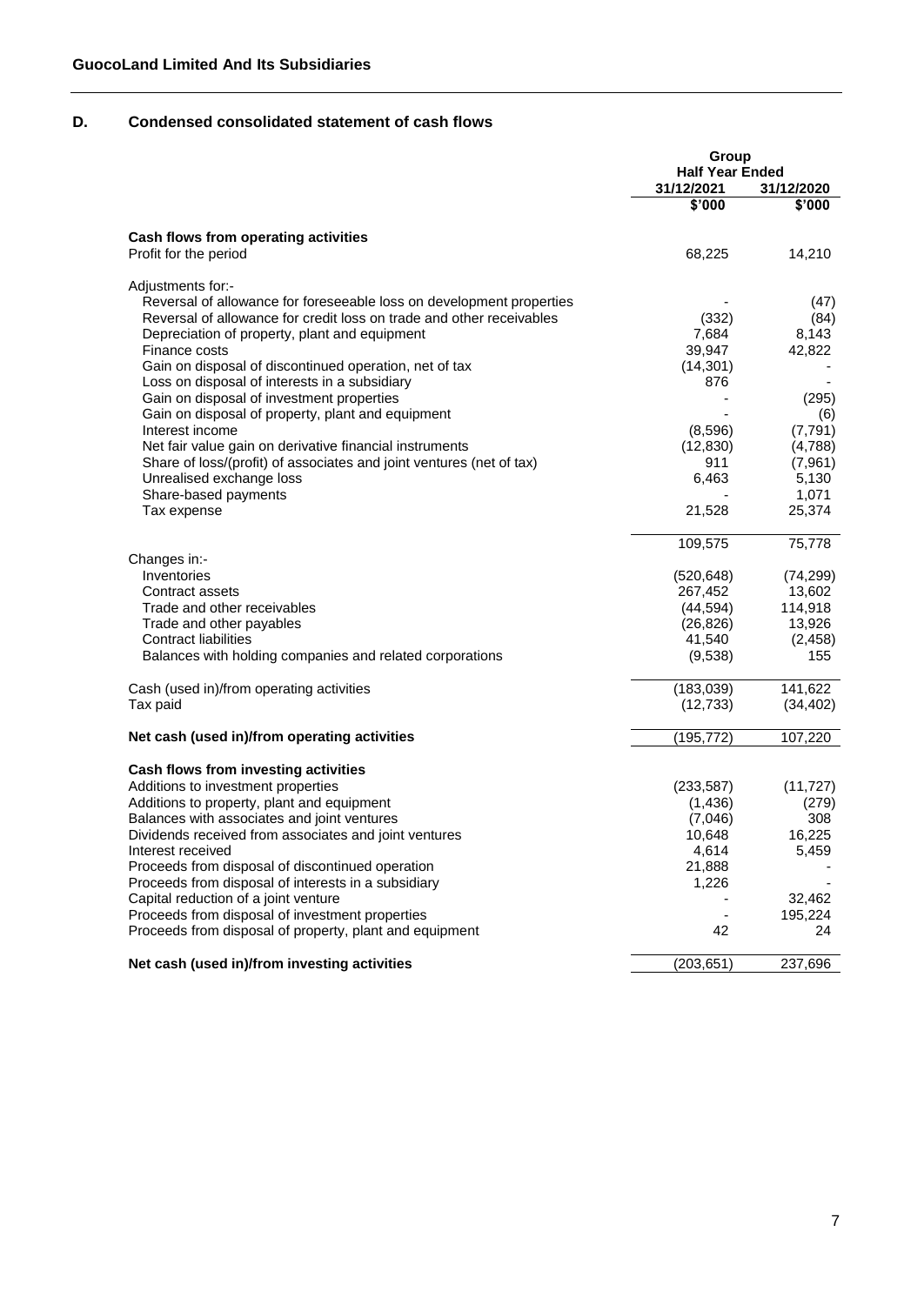# **D. Condensed consolidated statement of cash flows (cont'd)**

|                                                                            | Group<br><b>Half Year Ended</b> |            |  |
|----------------------------------------------------------------------------|---------------------------------|------------|--|
|                                                                            | 31/12/2021                      | 31/12/2020 |  |
|                                                                            | \$'000                          | \$'000     |  |
| Cash flows from financing activities                                       |                                 |            |  |
| Dividends paid                                                             | (66,586)                        | (66, 586)  |  |
| Dividends paid to non-controlling interests                                | (1,385)                         | (10, 762)  |  |
| Distribution payment for perpetual securities                              | (9, 124)                        | (9, 175)   |  |
| (Increase)/Decrease in fixed deposits pledged                              | (17, 693)                       | 1.572      |  |
| Interest paid                                                              | (65,312)                        | (77, 975)  |  |
| Payment for lease liabilities                                              | (479)                           |            |  |
| Proceeds from loan and borrowings                                          | 1,559,622                       | 502,764    |  |
| Repayment of loans and borrowings                                          | (824, 345)                      | (626, 345) |  |
| Repayment of loans from non-controlling interests                          | (8,750)                         | (11, 425)  |  |
| Net cash from/(used in) financing activities                               | 565,948                         | (297,932)  |  |
|                                                                            |                                 |            |  |
| Net increase in cash and cash equivalents                                  | 166,525                         | 46.984     |  |
| Cash and cash equivalents at beginning of the year                         | 1,123,177                       | 922,693    |  |
| Exchange differences on translation of balances held in foreign currencies | 15,677                          | 12,241     |  |
| Cash and cash equivalents at end of the period                             | 1,305,379                       | 981,918    |  |

For the consolidated statement of cash flows, cash and cash equivalents exclude cash collaterals and are presented net of bank overdrafts repayable on demand.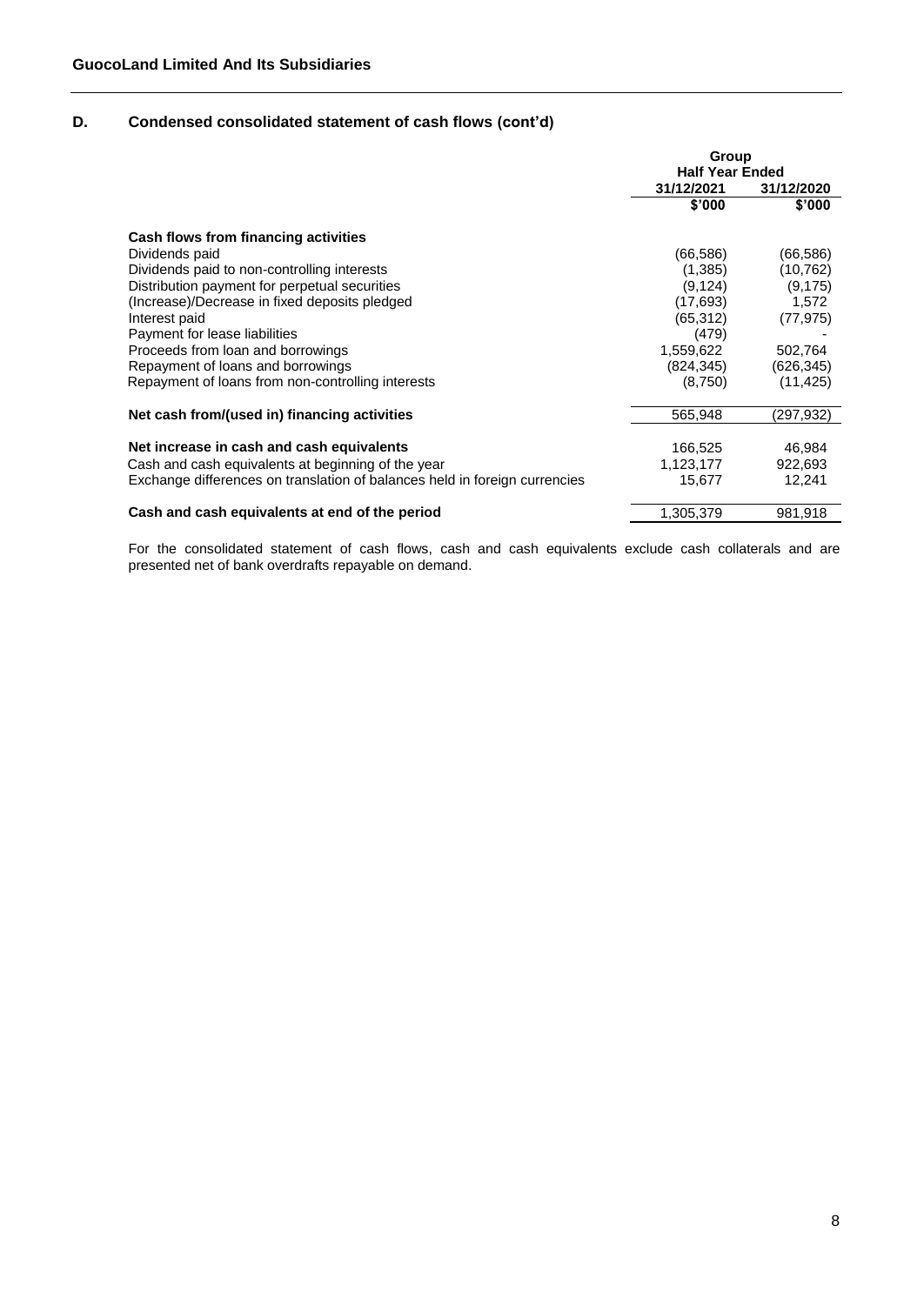# **E. Notes to the condensed interim consolidated financial statements**

#### **1. Corporate information**

GuocoLand Limited (the "Company") is incorporated and domiciled in Singapore and whose shares are publicly traded on the Mainboard of the Singapore Exchange. These condensed interim consolidated financial statements as at and for the six months ended 31 December 2021 comprise the Company and its subsidiaries (collectively, the Group).

The principal activity of the Company is that of an investment holding company. The principal activities of the Group are those relating to:-

- investment holding;
- property development and investment;
- hotel operations; and
- provision of management, property management, marketing and maintenance services.

#### **2. Basis of preparation**

The condensed interim financial statements for the six months ended 31 December 2021 have been prepared in accordance with Singapore Financial Reporting Standards (International) (SFRS(I)) 1-34 *Interim Financial Reporting* issued by the Accounting Standards Council Singapore. The condensed interim financial statements do not include all the information required for a complete set of financial statements. However, selected explanatory notes are included to explain events and transactions that are significant to an understanding of the changes in the Group's financial position and performance of the Group since the annual financial statements for the year ended 30 June 2021.

The accounting policies adopted are consistent with those of the previous financial year which were prepared in accordance with SFRS(I)s, except for the adoption of new and amended standards as set out in Note 2.1.

The condensed interim financial statements are presented in Singapore dollar which is the Company's functional currency.

#### **2.1 New and amended standards adopted by the Group**

A number of new standards and interpretations and amendments to standards are effective for annual period beginning on 1 July 2021. The application of these standards and interpretations did not have a material effect on the condensed interim financial statements.

#### **2.2. Use of judgements and estimates**

In preparing the condensed interim financial statements, management has made judgements, estimates and assumptions that affect the application of accounting policies and the reported amounts of assets and liabilities, income and expenses. Actual results may differ from these estimates.

The significant judgements made by management in applying the Group's accounting policies and the key sources of estimation uncertainty were the same as those that applied to the consolidated financial statements as at and for the year ended 30 June 2021.

Estimates and underlying assumptions are reviewed on an ongoing basis. Revisions to accounting estimates are recognised in the period in which the estimates are revised and in any future periods affected.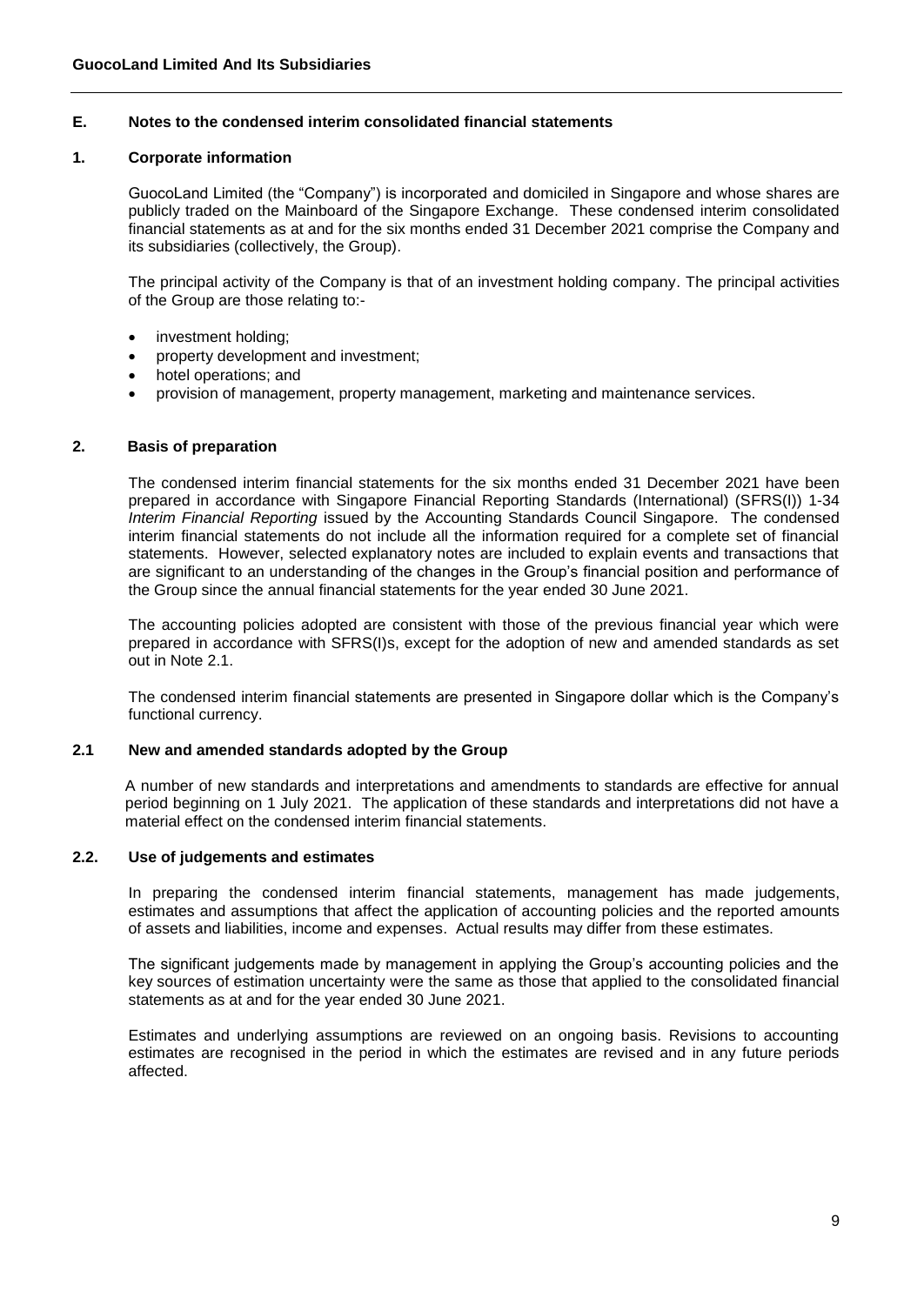Information about assumptions and estimation uncertainties that have a significant risk of resulting in a material adjustment within the next interim period are included in the following notes:-

- Note 11 determination of fair value of investment properties
- Note 12 estimation of the percentage of completion relating to revenue and costs recognised on development properties and allowance for foreseeable losses on development properties

# **3. Seasonal operations**

The Group's businesses are not affected significantly by seasonal or cyclical factors during the financial period.

#### **4. Segment and revenue information**

Management has determined the operating segments based on the reports reviewed by the Group's Chief Executive Officer ("CEO") that are used to make strategic decisions. The Group's reportable operating segments are as follows:-

- a. GuocoLand Singapore development of residential, commercial and integrated properties, and property investment (holding properties for rental income) in Singapore.
- b. GuocoLand China development of residential, commercial and integrated properties in China.
- c. GuocoLand Malaysia development of residential, commercial and integrated properties, and property investment (holding properties for rental income) in Malaysia.
- d. GuocoLand Vietnam development of residential, commercial and integrated properties in Vietnam.
- e. Others include GuocoLand Hotels which is in the management and operation of hotels in Singapore and Malaysia, and EcoWorld International Berhad, which is in the investment in property development projects in United Kingdom and Australia.

Information regarding the results of each reportable segment is included below. Performance is measured based on segment profit after income tax, as included in the internal management reports that are reviewed by the CEO. Segment profit is used to measure performance as management believes that such information is the most relevant in evaluating the results of certain segments relative to other entities that operate within these industries. In presenting information on the basis of geographical segments, segment revenue is based on the geographical location of customers.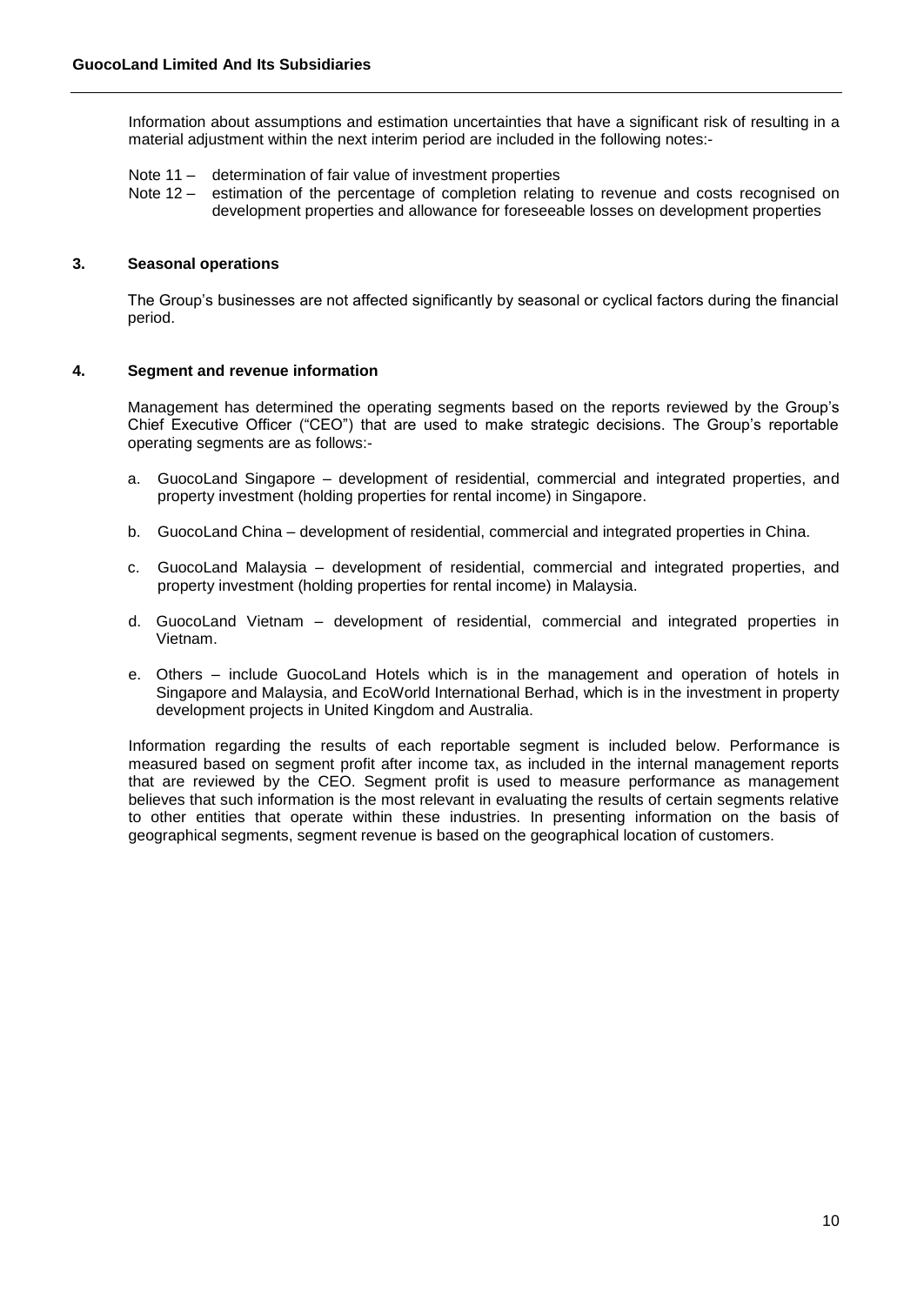#### **4.1 Discontinued operation**

In October 2020, the Group entered into an agreement to dispose of its two subsidiaries in Vietnam for a consideration of USD 28 million (\$36.8 million). Upon completion of this transaction, the Group will not have any business operations in Vietnam. Accordingly, the GuocoLand Vietnam segment operation results have been presented as discontinued operation for the year ended 30 June 2021 while its assets and liabilities were reclassified to assets and liabilities of disposal group held for sale as at 30 June 2021. The disposal was completed in July 2021 with a gain on disposal of \$14.3 million.

|                                                       |                        | Group      |  |  |
|-------------------------------------------------------|------------------------|------------|--|--|
|                                                       | <b>Half Year Ended</b> |            |  |  |
|                                                       | 31/12/2021             | 31/12/2020 |  |  |
|                                                       | \$'000                 | \$'000     |  |  |
| Results from discontinued operation                   |                        |            |  |  |
| Expenses                                              |                        | (5)        |  |  |
| Tax expenses                                          |                        | (5)        |  |  |
| Results from operating activities, net of tax         |                        | (10)       |  |  |
| Net gain on disposal of discontinued operation        | 17.904                 |            |  |  |
| Tax on gain on disposal of discontinued operation     | (3,603)                |            |  |  |
| Profit/(Loss) from discontinued operation, net of tax | 14,301                 | (10)       |  |  |
| Earnings per share (cents)                            |                        |            |  |  |
| Basic / Diluted                                       | 1.29                   |            |  |  |

The profit from discontinued operation of \$14.3 million (2020: loss of \$10,000) is attributable entirely to the equity holders of the Company. Of the profit from continuing operations of \$53.9 million (2020: \$14.2 million), an amount of \$53.2 million (2020: \$22.9 million) is attributable to the equity holders of the Company.

| 31/12/2021<br>31/12/2020<br>\$'000<br>\$'000<br>(10)<br>21,888<br>21,888<br>(10)<br>Group<br><b>Half Year</b><br><b>Ended</b><br>31/12/2021<br>\$'000<br>3<br>6,930<br>2,877<br>11,046<br>(2,530)<br>18,326<br>307<br>223<br>17,904<br>36.760<br>(11,046)<br>(223)<br>(3,603)<br>21,888 |                                                           | Group<br><b>Half Year Ended</b> |  |  |
|-----------------------------------------------------------------------------------------------------------------------------------------------------------------------------------------------------------------------------------------------------------------------------------------|-----------------------------------------------------------|---------------------------------|--|--|
|                                                                                                                                                                                                                                                                                         |                                                           |                                 |  |  |
|                                                                                                                                                                                                                                                                                         |                                                           |                                 |  |  |
|                                                                                                                                                                                                                                                                                         | Cash flows from/(used in) discontinued operation          |                                 |  |  |
|                                                                                                                                                                                                                                                                                         | Net cash used in operating activities                     |                                 |  |  |
|                                                                                                                                                                                                                                                                                         | Net cash from investing activities                        |                                 |  |  |
|                                                                                                                                                                                                                                                                                         | Net cash flows for the period                             |                                 |  |  |
|                                                                                                                                                                                                                                                                                         |                                                           |                                 |  |  |
|                                                                                                                                                                                                                                                                                         |                                                           |                                 |  |  |
|                                                                                                                                                                                                                                                                                         |                                                           |                                 |  |  |
|                                                                                                                                                                                                                                                                                         |                                                           |                                 |  |  |
|                                                                                                                                                                                                                                                                                         |                                                           |                                 |  |  |
|                                                                                                                                                                                                                                                                                         | Effect of disposal of the financial position of the Group |                                 |  |  |
|                                                                                                                                                                                                                                                                                         | Property, plant and equipment                             |                                 |  |  |
|                                                                                                                                                                                                                                                                                         | Inventories                                               |                                 |  |  |
|                                                                                                                                                                                                                                                                                         | Trade and other receivables                               |                                 |  |  |
|                                                                                                                                                                                                                                                                                         | Cash and cash equivalents                                 |                                 |  |  |
|                                                                                                                                                                                                                                                                                         | Trade and other payables                                  |                                 |  |  |
|                                                                                                                                                                                                                                                                                         | Net assets disposed                                       |                                 |  |  |
|                                                                                                                                                                                                                                                                                         | Realisation of translation reserve                        |                                 |  |  |
|                                                                                                                                                                                                                                                                                         | Disposal costs                                            |                                 |  |  |
|                                                                                                                                                                                                                                                                                         | Gain on disposal of discontinued operation                |                                 |  |  |
|                                                                                                                                                                                                                                                                                         | Sale consideration                                        |                                 |  |  |
|                                                                                                                                                                                                                                                                                         | Cash balances of discontinued operation                   |                                 |  |  |
|                                                                                                                                                                                                                                                                                         | Disposal costs paid                                       |                                 |  |  |
|                                                                                                                                                                                                                                                                                         | Tax paid                                                  |                                 |  |  |
|                                                                                                                                                                                                                                                                                         | Net sales consideration                                   |                                 |  |  |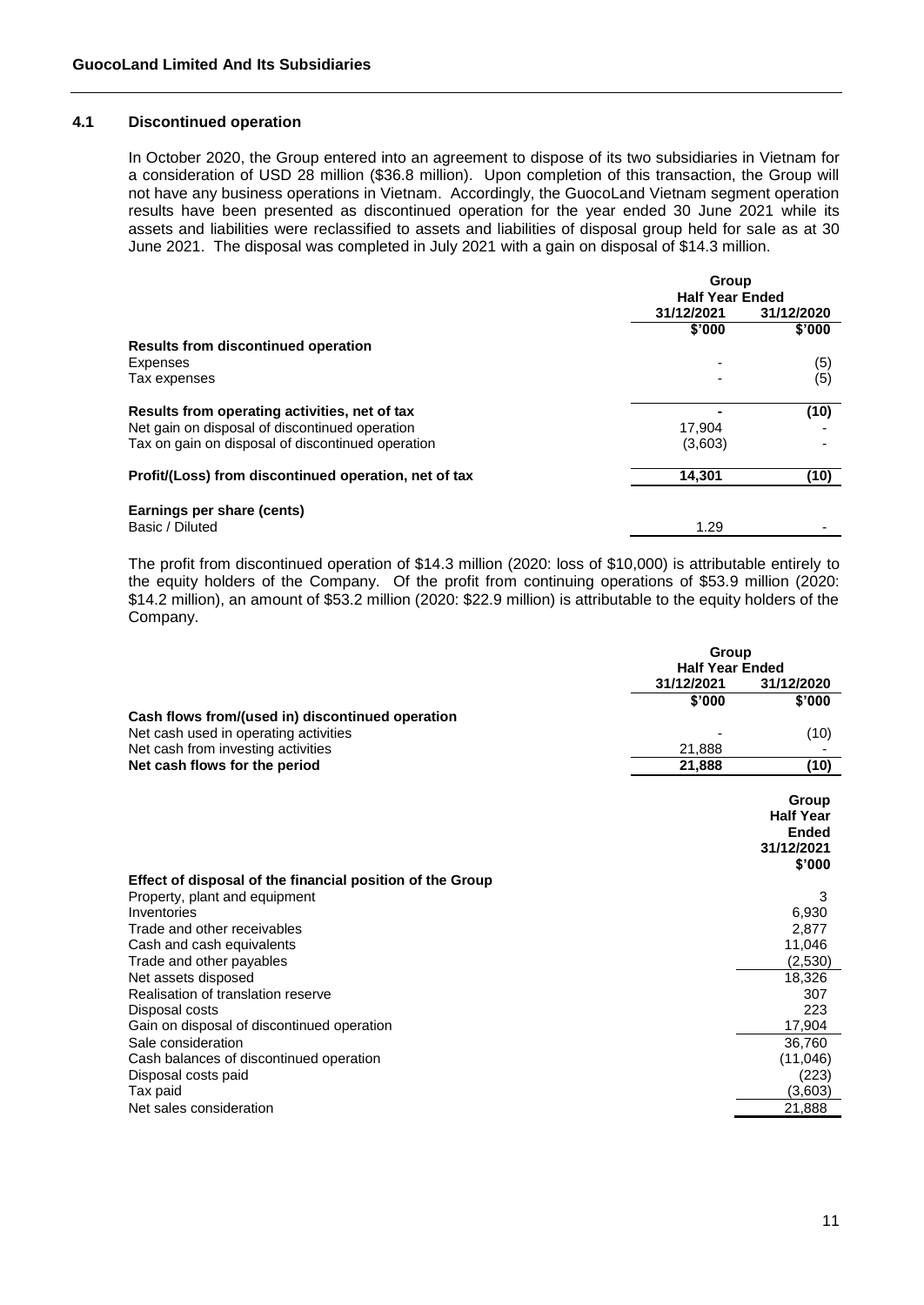# **4.2 Reportable segments**

|                                                                                     |                        |                              |                                        | Continuing<br><b>Operations</b> |            |                          |                  | <b>Discontinued</b><br>Operation |              |
|-------------------------------------------------------------------------------------|------------------------|------------------------------|----------------------------------------|---------------------------------|------------|--------------------------|------------------|----------------------------------|--------------|
|                                                                                     | GuocoLand<br>Singapore | GuocoLand<br>China<br>\$'000 | GuocoLand<br><b>Malaysia</b><br>\$'000 | <b>Others</b>                   |            | Sub-Total Unallocated    | <b>Sub-Total</b> | GuocoLand<br>Vietnam             | <b>Total</b> |
| 1 July to<br>31 December<br>2021                                                    | \$'000                 |                              |                                        | \$'000                          | \$'000     | \$'000                   | \$'000           | \$'000                           | \$'000       |
| <u>Revenue</u>                                                                      |                        |                              |                                        |                                 |            |                          |                  |                                  |              |
| External<br>revenue                                                                 | 349,244                | 51,107                       | 41,636                                 | 10,725                          | 452,712    | 33                       | 452,745          |                                  | 452,745      |
| <b>Results</b>                                                                      |                        |                              |                                        |                                 |            |                          |                  |                                  |              |
| Segment<br>profit/(loss)<br>before tax                                              | 112,262                | 11,893                       | 5,144                                  | (5,275)                         | 124,024    | (16, 310)                | 107,714          | 17,904                           | 125,618      |
| Share of<br>profit/(loss) of<br>associates<br>and joint<br>ventures (net<br>of tax) |                        | 176                          | 2,305                                  | (3, 392)                        | (911)      |                          | (911)            |                                  | (911)        |
| Interest income                                                                     | 138                    | 5,471                        | 152                                    | 33                              | 5,794      | 2,802                    | 8,596            |                                  | 8,596        |
| Finance costs                                                                       | (22, 509)              |                              | (3,050)                                | (3,930)                         | (29, 489)  | (10, 458)                | (39, 947)        |                                  | (39, 947)    |
| Profit/(Loss)<br>before tax                                                         | 89,891                 | 17,540                       | 4,551                                  | (12, 564)                       | 99,418     | (23,966)                 | 75,452           | 17,904                           | 93,356       |
| Tax expense                                                                         | (7,930)                | (10, 646)                    | (1, 441)                               |                                 | (20, 017)  | (1, 511)                 | (21, 528)        | (3,603)                          | (25, 131)    |
| Profit/(Loss)<br>for the period                                                     | 81,961                 | 6,894                        | 3,110                                  | (12, 564)                       | 79,401     | (25, 477)                | 53,924           | 14,301                           | 68,225       |
| Other segment<br><i>items:</i>                                                      |                        |                              |                                        |                                 |            |                          |                  |                                  |              |
| Depreciation                                                                        | (256)                  | (350)                        | (2, 287)                               | (4, 459)                        | (7, 352)   | (332)                    | (7,684)          |                                  | (7,684)      |
| Capital<br>expenditure                                                              | 265,316                | 341                          | 670                                    | 390                             | 266,717    | 3                        | 266,720          |                                  | 266,720      |
| 31 December<br>2021                                                                 |                        |                              |                                        |                                 |            |                          |                  |                                  |              |
| Segment<br>assets                                                                   | 8,297,538              | 2,232,935                    | 723,281                                | 713,547                         | 11,967,301 | 148,806                  | 12,116,107       | $\blacksquare$                   | 12,116,107   |
| Segment<br>liabilities                                                              | 4,347,980              | 902,554                      | 286,402                                | 275,558                         | 5,812,494  | 1,332,575                | 7,145,069        |                                  | 7,145,069    |
| Associates and<br>joint ventures                                                    | 165,704                | 9,132                        | 113,313                                | 223,717                         | 511,866    | $\overline{\phantom{a}}$ | 511,866          | $\blacksquare$                   | 511,866      |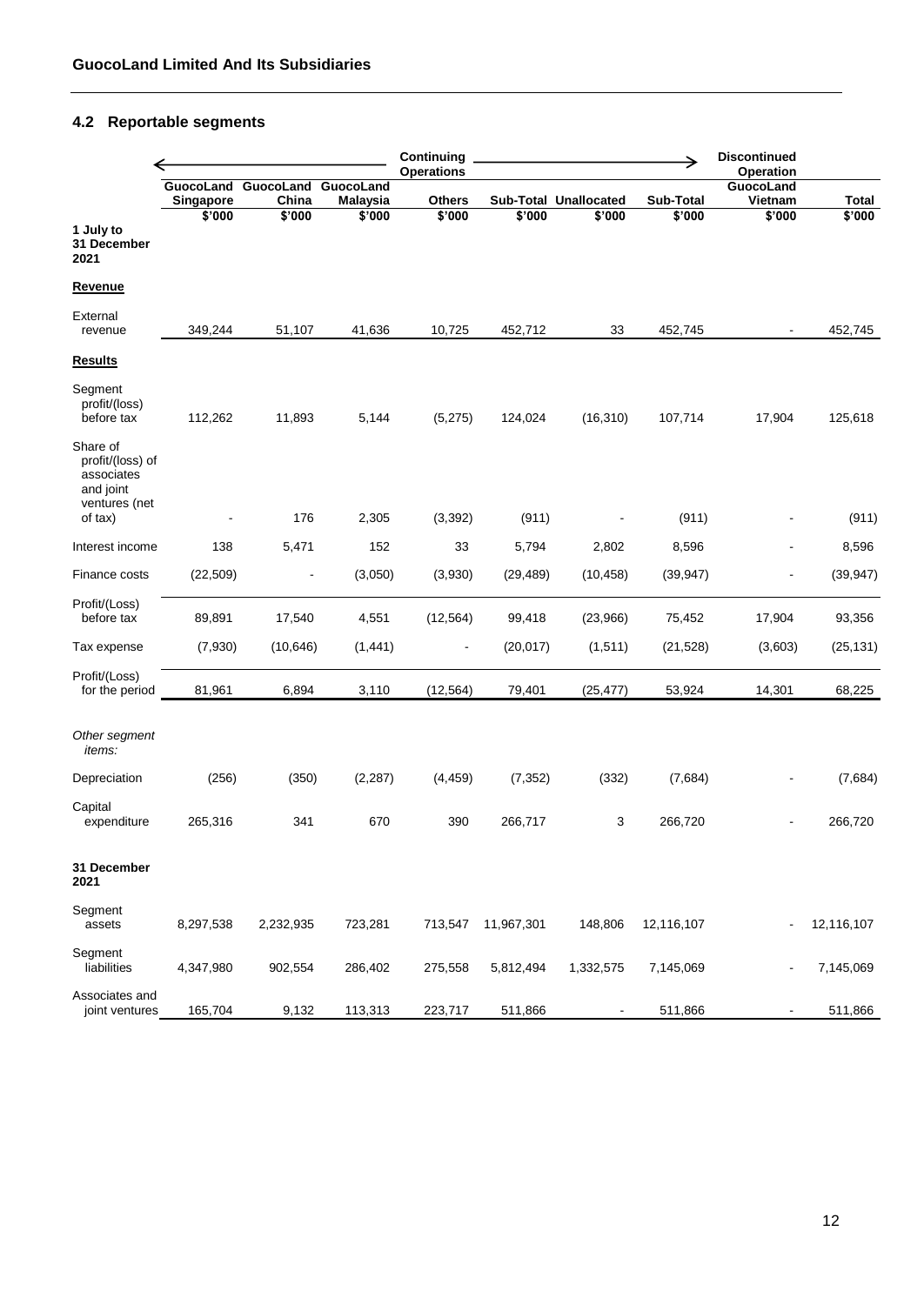# **4.2 Reportable segments (cont'd)**

|                                                                           |                     |                                        |                                        | Continuing<br><b>Operations</b> |            |                                 |                     | <b>Discontinued</b><br>Operation |                 |
|---------------------------------------------------------------------------|---------------------|----------------------------------------|----------------------------------------|---------------------------------|------------|---------------------------------|---------------------|----------------------------------|-----------------|
|                                                                           | Singapore<br>\$'000 | GuocoLand GuocoLand<br>China<br>\$'000 | GuocoLand<br><b>Malaysia</b><br>\$'000 | <b>Others</b><br>\$'000         | \$'000     | Sub-Total Unallocated<br>\$'000 | Sub-Total<br>\$'000 | GuocoLand<br>Vietnam<br>\$'000   | Total<br>\$'000 |
| 1 July to<br>31 December<br>2020                                          |                     |                                        |                                        |                                 |            |                                 |                     |                                  |                 |
| Revenue                                                                   |                     |                                        |                                        |                                 |            |                                 |                     |                                  |                 |
| External<br>revenue                                                       | 243,437             | 9,979                                  | 56,441                                 | 9,732                           | 319,589    | 10                              | 319,599             | $\blacksquare$                   | 319,599         |
| <b>Results</b>                                                            |                     |                                        |                                        |                                 |            |                                 |                     |                                  |                 |
| Segment<br>profit/(loss)<br>before tax                                    | 83,030              | (17, 335)                              | 9,399                                  | (6,036)                         | 69,058     | (2, 172)                        | 66,886              | (232)                            | 66,654          |
| Share of profit<br>of associates<br>and joint<br>ventures (net<br>of tax) |                     | 954                                    | 2,144                                  | 4,863                           | 7,961      |                                 | 7,961               |                                  | 7,961           |
| Interest income                                                           | 161                 | 4,113                                  | 534                                    | 62                              | 4,870      | 2,694                           | 7,564               | 227                              | 7,791           |
| Finance costs                                                             | (25, 612)           |                                        | (3,974)                                | (3,951)                         | (33, 537)  | (9,285)                         | (42, 822)           |                                  | (42, 822)       |
| Profit/(Loss)<br>before tax                                               | 57,579              | (12, 268)                              | 8,103                                  | (5,062)                         | 48,352     | (8, 763)                        | 39,589              | (5)                              | 39,584          |
| Tax expense                                                               | (4, 859)            | (13, 535)                              | (4,500)                                | (4)                             | (22, 898)  | (2, 471)                        | (25, 369)           | (5)                              | (25, 374)       |
| Profit/(Loss)<br>for the period                                           | 52,720              | (25, 803)                              | 3,603                                  | (5,066)                         | 25,454     | (11, 234)                       | 14,220              | (10)                             | 14,210          |
| Other segment<br><i>items:</i>                                            |                     |                                        |                                        |                                 |            |                                 |                     |                                  |                 |
| Depreciation                                                              | (292)               | (169)                                  | (1, 475)                               | (5,856)                         | (7, 792)   | (351)                           | (8, 143)            |                                  | (8, 143)        |
| Capital<br>expenditure                                                    | 39,328              | 186                                    | 183                                    | 229                             | 39,926     | 108                             | 40,034              |                                  | 40,034          |
| 30 June 2021                                                              |                     |                                        |                                        |                                 |            |                                 |                     |                                  |                 |
| Segment<br>assets                                                         | 7,689,031           | 2,002,384                              | 672,247                                | 737,885                         | 11,101,547 | 193,179                         | 11,294,726          | 20,856                           | 11,315,582      |
| Segment<br>liabilities                                                    | 3,887,791           | 723,369                                | 236,660                                | 273,987                         | 5,121,807  | 1,246,785                       | 6,368,592           | 2,530                            | 6,371,122       |
| Associates and<br>joint ventures                                          | 156,755             | 8,656                                  | 111,949                                | 240,532                         | 517,892    |                                 | 517,892             | $\overline{\phantom{a}}$         | 517,892         |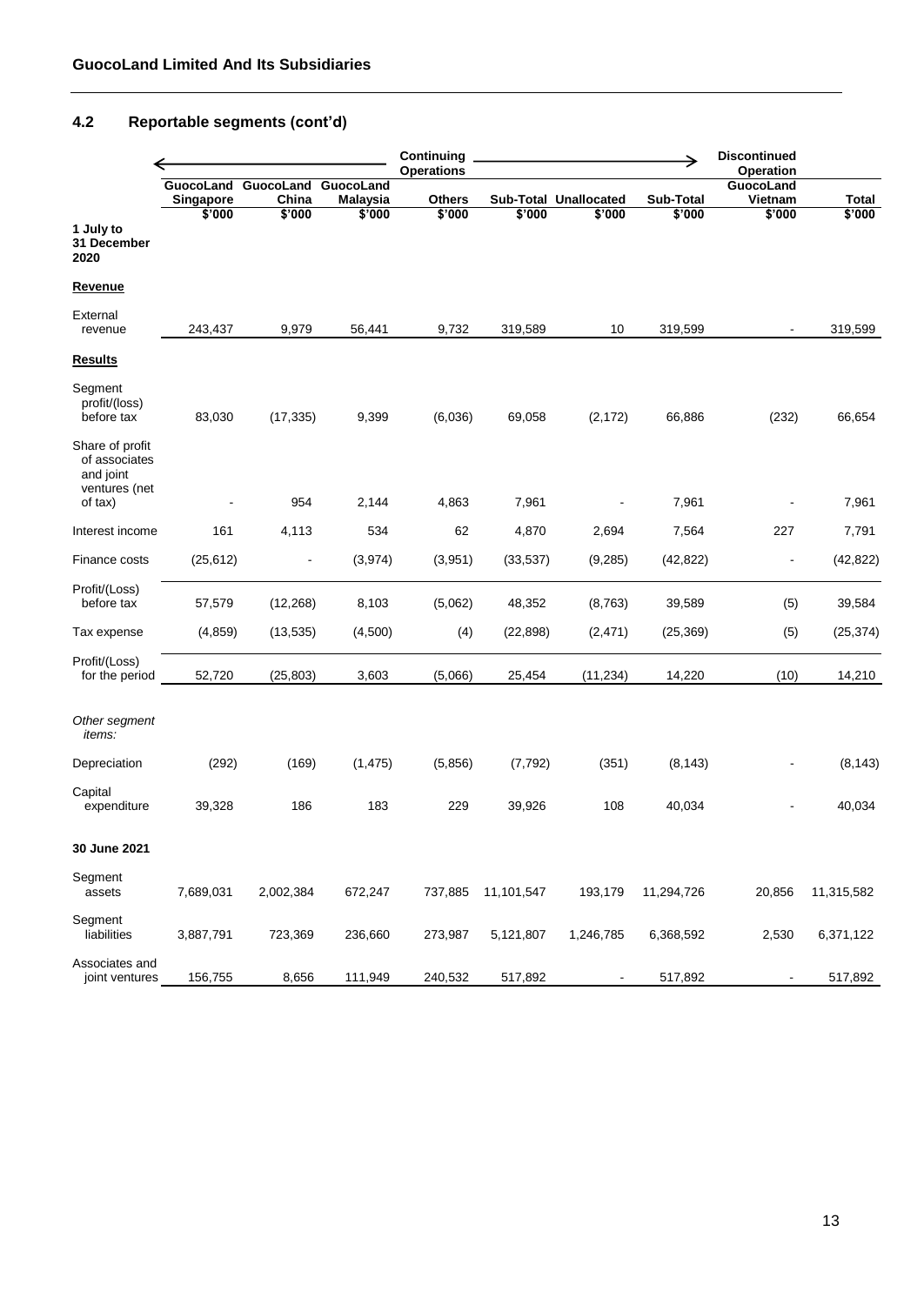# **4.3 Disaggregation of revenue**

|                                                      | Group                  |            |  |
|------------------------------------------------------|------------------------|------------|--|
|                                                      | <b>Half Year Ended</b> |            |  |
|                                                      | 31/12/2021             | 31/12/2020 |  |
|                                                      | \$'000                 | \$'000     |  |
| Revenue recognised at a point in time:-              |                        |            |  |
| Sale of development properties                       |                        |            |  |
| Singapore                                            | 164,135                | 68,729     |  |
| Malaysia                                             | 4,084                  | 7,811      |  |
| China                                                | 48,369                 | 7,848      |  |
|                                                      | 216,588                | 84,388     |  |
| Revenue recognised over time:-                       |                        |            |  |
| Sale of development properties                       |                        |            |  |
| Singapore                                            | 129,666                | 121,341    |  |
| Malaysia                                             | 34,519                 | 43,400     |  |
|                                                      | 164,185                | 164,741    |  |
|                                                      |                        |            |  |
| Hotel operations                                     |                        |            |  |
| Singapore                                            | 5,372                  | 4,440      |  |
| Malaysia                                             | 5,353                  | 5,291      |  |
|                                                      | 10,725                 | 9,731      |  |
|                                                      |                        |            |  |
| Rental and related income from investment properties |                        |            |  |
| Singapore                                            | 55,383                 | 53,347     |  |
| Malaysia                                             | 1,621                  | 2,517      |  |
| <b>Others</b>                                        | 2,738                  | 2,131      |  |
|                                                      | 59,742                 | 57,995     |  |
|                                                      |                        |            |  |
| Management fee income                                | 1,505                  | 2,744      |  |
|                                                      | 452,745                | 319,599    |  |

# **5. Financial assets and financial liabilities**

Set out below is an overview of the financial assets and financial liabilities of the Group as at 31 December 2021 and 30 June 2021:

|                                                                                                                    | Group                             |           | Company<br>As at         |        |
|--------------------------------------------------------------------------------------------------------------------|-----------------------------------|-----------|--------------------------|--------|
|                                                                                                                    | As at<br>30/06/2021<br>31/12/2021 |           | 31/12/2021<br>30/06/2021 |        |
|                                                                                                                    | \$'000                            | \$'000    | \$'000                   | \$'000 |
| <b>Financial Assets</b><br>Cash and bank balances and trade and other<br>receivables <sup>#</sup> (Amortised cost) | 1,462,566                         | 1.209.342 | 101                      | 126    |
| <b>Financial Liabilities</b><br>Trade and other payables and borrowings*<br>(Amortised cost)                       | 6,879,556                         | 6.144.754 | 584                      | 2,010  |
|                                                                                                                    |                                   |           |                          |        |

# Excludes prepayments and derivatives

\* Excludes derivatives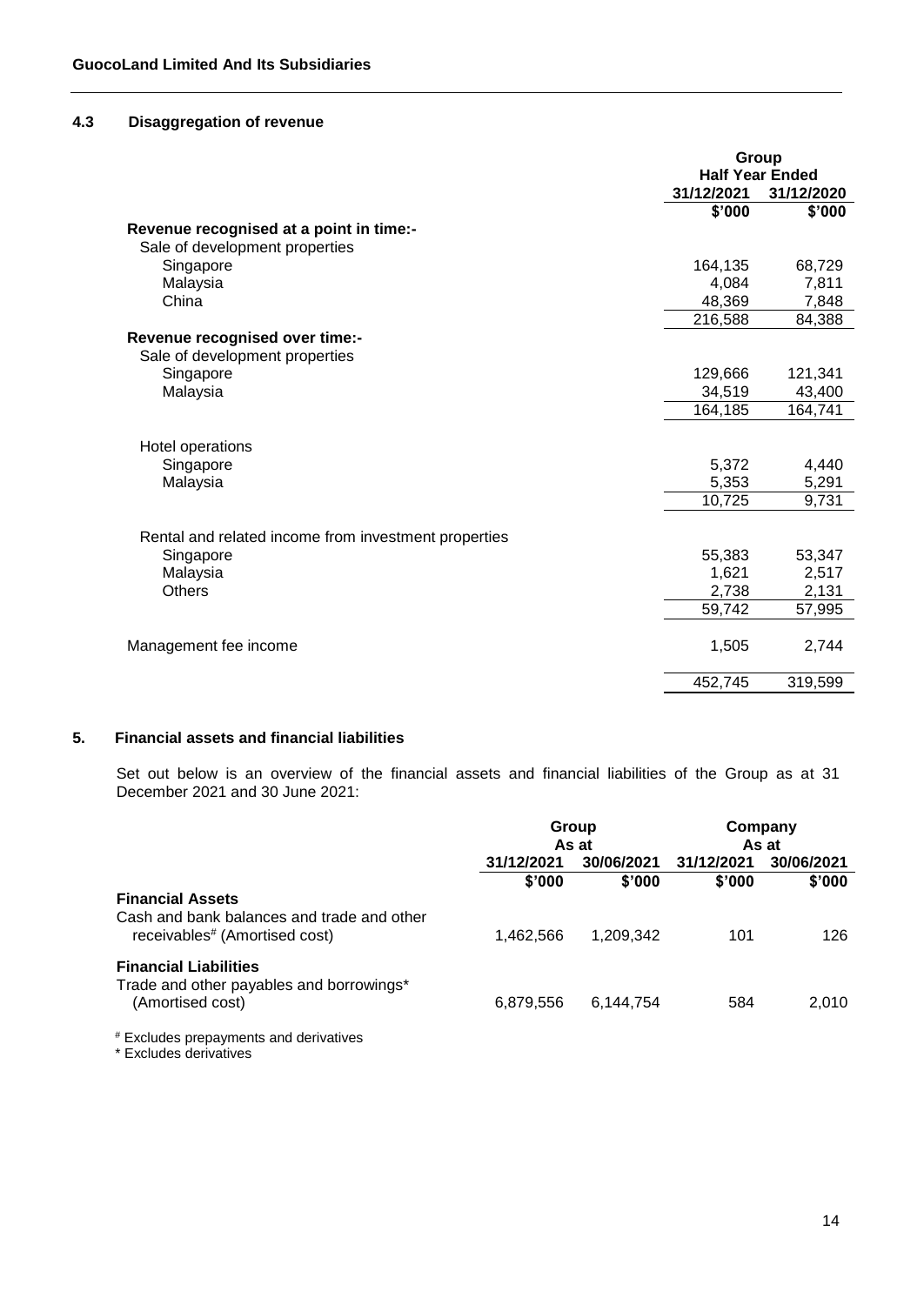# **6. Profit before taxation**

# **6.1 Significant items**

|                                                                         | Group                  |            |            |
|-------------------------------------------------------------------------|------------------------|------------|------------|
|                                                                         | <b>Half Year Ended</b> |            | Increase/  |
|                                                                         | 31/12/2021             | 31/12/2020 | (Decrease) |
|                                                                         | \$'000                 | \$'000     | ℅          |
| Income / (Expenses)                                                     |                        |            |            |
| Interest income                                                         | 8,596                  | 7,564      | 14         |
| Depreciation of property, plant and equipment                           | (7,684)                | (8, 143)   | (6)        |
| Net fair value gain on derivative financial instruments                 | 12,830                 | 4,788      | 168        |
| Net foreign exchange loss                                               | (17, 179)              | (125)      | N/M        |
| Income from forfeiture of deposit                                       | 5,603                  | 1,394      | N/M        |
| Management fees paid and payable to related corporations                | (4,366)                | (2,326)    | 88         |
| Loss on disposal of interest in a subsidiary                            | (876)                  |            | N/M        |
| Reversal of allowance for credit loss on trade and other<br>receivables | 332                    | 84         | N/M        |

N/M : Not meaningful

### **6.2 Related party transactions**

There are no material related party transactions apart from those disclosed elsewhere in the financial statements.

## **7. Tax expense**

The Group calculates the period income tax expense using the tax rate that would be applicable to the expected total annual earnings. The major components of income tax expense in the condensed consolidated statement of profit or loss are:

|                                          | Group<br><b>Half Year Ended</b> |            |  |
|------------------------------------------|---------------------------------|------------|--|
|                                          | 31/12/2021                      | 31/12/2020 |  |
|                                          | \$'000                          | \$'000     |  |
| Current tax                              |                                 |            |  |
| Current year                             | 21,870                          | 32,952     |  |
| Over provision in respect of prior years | (241)                           | (6, 345)   |  |
|                                          | 21,629                          | 26,607     |  |
| Foreign withholding tax                  | 126                             |            |  |
|                                          | 21,755                          | 26,607     |  |
| Deferred tax                             |                                 |            |  |
| Movements in temporary differences       | (227)                           | (1,238)    |  |
|                                          | 21,528                          | 25,369     |  |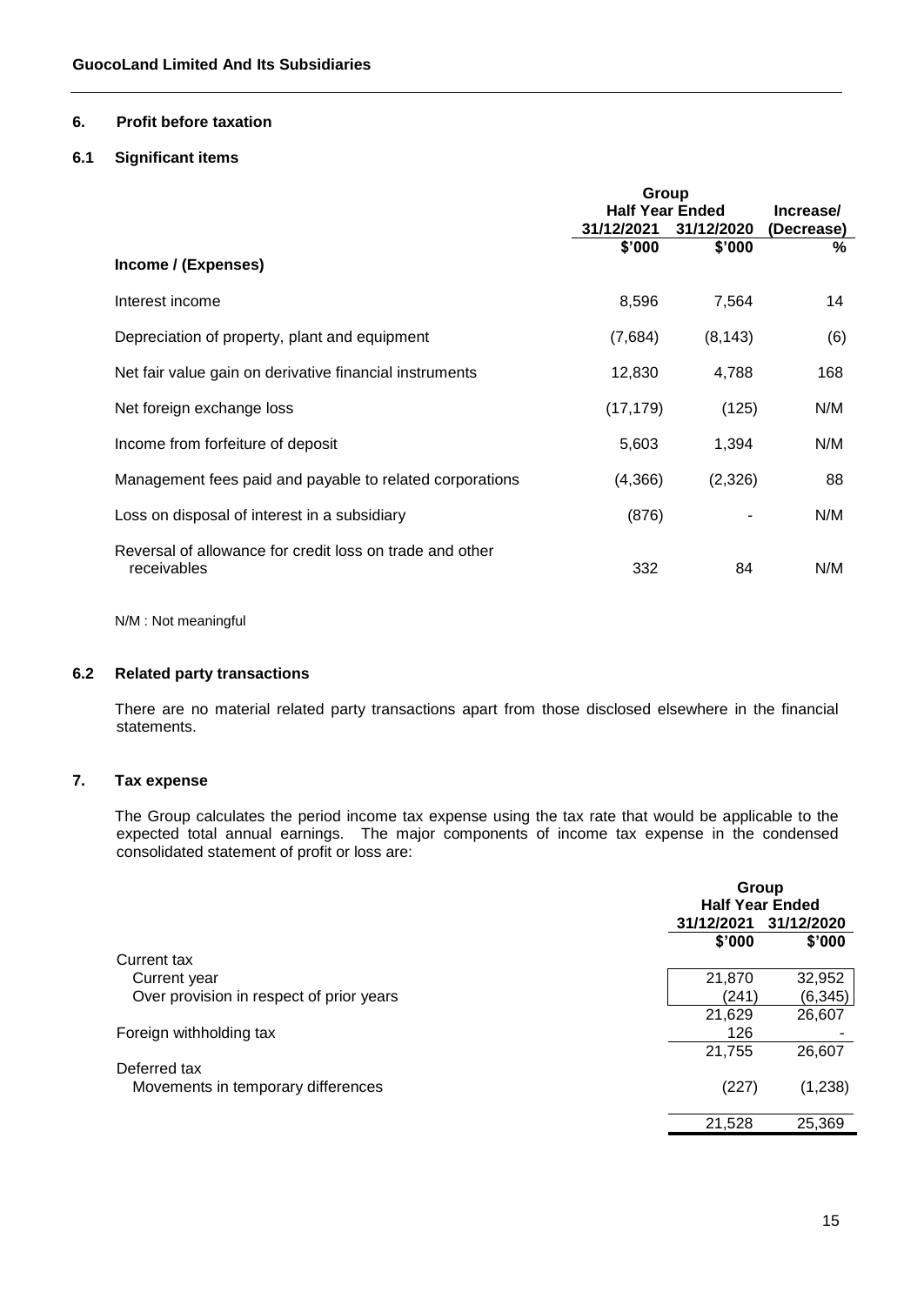#### **8. Dividends**

|                                                                                  | Group<br><b>Half Year Ended</b> |        |
|----------------------------------------------------------------------------------|---------------------------------|--------|
|                                                                                  | 31/12/2021 31/12/2020           |        |
|                                                                                  | \$'000                          | \$'000 |
| Ordinary dividends paid:                                                         |                                 |        |
| Final one-tier tax exempt dividend of 6 cents (2020: 6 cents) per ordinary share |                                 |        |
| in respect of the previous financial year                                        | 66.586                          | 66.586 |

# **9. Net asset value**

|                                                                                                                                             | Group<br>As at |            | Company<br>As at |            |
|---------------------------------------------------------------------------------------------------------------------------------------------|----------------|------------|------------------|------------|
|                                                                                                                                             | 31/12/2021     | 30/06/2021 | 31/12/2021       | 30/06/2021 |
|                                                                                                                                             |                |            |                  |            |
| Net asset value per ordinary share based on<br>existing share capital after adjusting for the<br>shares held by the Trust for the GuocoLand |                |            |                  |            |
| Limited Executive Share Scheme 2018                                                                                                         | 3.62           | 3.60       | 1.84             | 1.88       |

# **10. Property, plant and equipment**

During the six months ended 31 December 2021, the Group acquired assets amounting to \$1.4 million (31 December 2020: \$0.7 million) and disposed of assets amounting to \$42,000 (31 December 2020: \$18,000).

#### **11. Investment properties**

The Group's Investment properties comprise commercial properties, and reversionary interests in freehold land and commercial properties.

|                                                                  | Group<br>As at |            |  |
|------------------------------------------------------------------|----------------|------------|--|
|                                                                  |                |            |  |
|                                                                  | 2021           | 2020       |  |
|                                                                  | \$'000         | \$'000     |  |
| At 1 July                                                        | 4,974,546      | 4,917,019  |  |
| Additions                                                        | 265,274        | 39,325     |  |
| Translation differences recognised in other comprehensive income | (109)          | 2,742      |  |
| <b>Disposals</b>                                                 |                | (115, 883) |  |
| At 31 December                                                   | 5,239,711      | 4,843,203  |  |
| Comprising:-                                                     |                |            |  |
| Completed investment properties                                  | 3,156,959      | 3,106,581  |  |
| Investment properties under development                          | 2,082,752      | 1,736,622  |  |
|                                                                  | 5,239,711      | 4,843,203  |  |

# **11.1 Valuation**

Investment properties are stated at fair value based on independent valuations. The fair value of investment properties are determined by external independent property valuers, which have appropriate recognised professional qualifications and recent experience in the location and category of property being valued. The independent valuers provide the fair values of the Group's investment property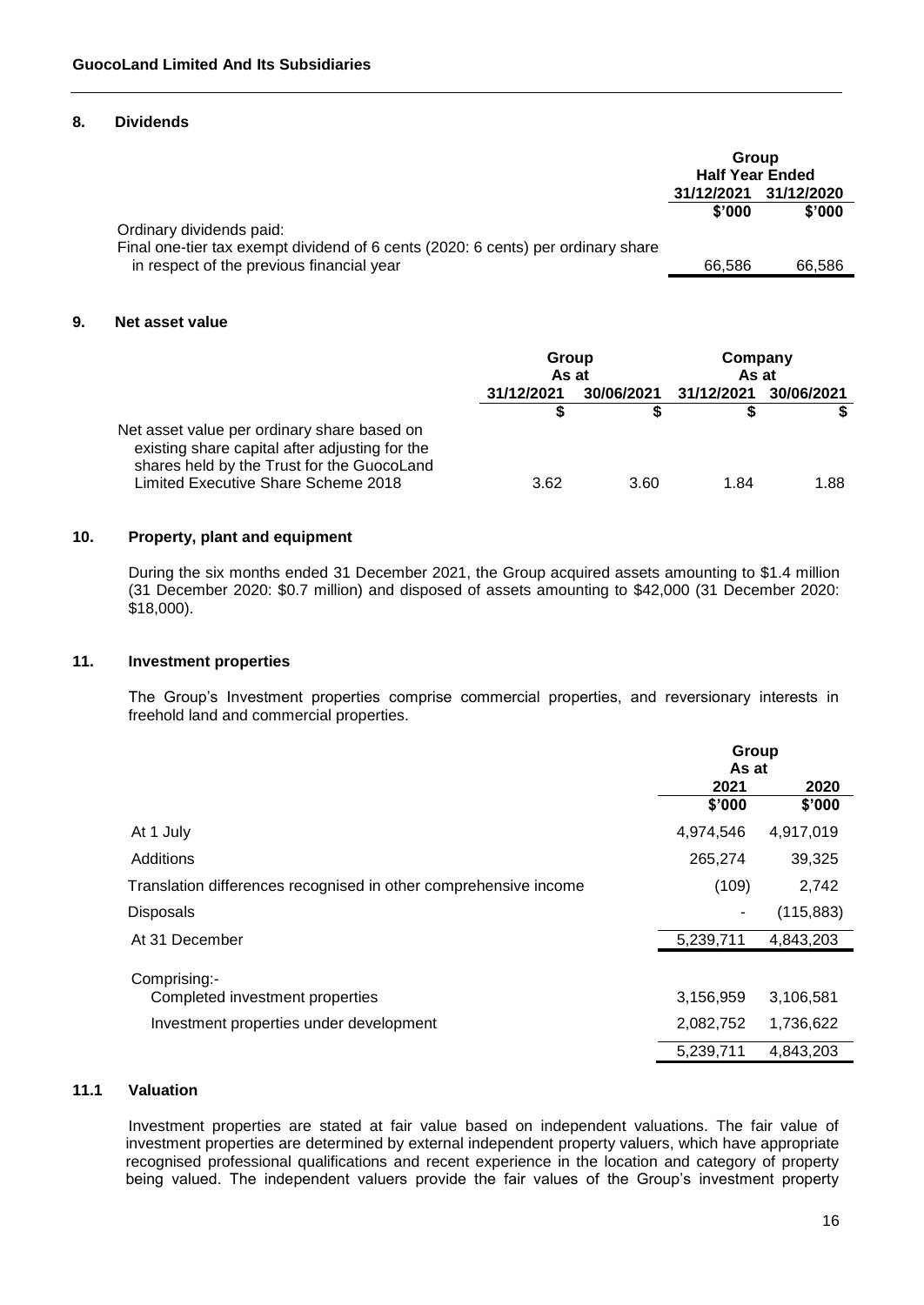portfolio annually. The fair values are based on market values being the estimated amount for which a property could be exchanged on the date of the valuation between a willing buyer and a willing seller in an arm's length transaction after proper marketing wherein the parties had each acted knowledgeably.

The fair value measurement for the investment properties have been categorised as Level 3 fair values based on the inputs to the valuation techniques used.

The valuers have considered valuation techniques including the direct comparison method, income capitalisation method and residual land method in determining the open market values. The specific risks inherent in each of the properties are taken into consideration in arriving at the valuations.

The direct comparison method involves the analysis of comparable sales of similar properties and adjusting the sale prices to that reflective of the investment properties, taking into consideration the location, tenure, age of development, trade mix, lettable area, condition, facilities within the development, standard of finishes and fittings as well as date of transaction.

The income capitalisation approach is an investment approach whereby the gross passing income has been adjusted to reflect anticipated operating costs and an ongoing vacancy to produce a net income on a fully leased basis. The adopted fully leased net income is capitalised over the remaining term of the lease from the date of valuation at an appropriate investment yield which reflects the nature, location and tenancy profile of the property together with current market investment criteria.

The residual land method involves the deduction of the estimated total development and related costs, together with developer's profit margin, from the gross development value assuming it was completed as at the date of valuation. In estimating the gross development value, the valuer has considered the sale of comparable properties and adjustments are made to reflect the differences in location, tenure, size, standard of finishes and fittings as well as the dates of transactions.

The valuation reports for 30 June 2021 have highlighted estimation uncertainty arising from the COVID-19 outbreak and a higher degree of caution is to be exercised when relying on valuation. The valuations were based on information available and market conditions as at 30 June 2021. Values may change subsequently as the impact of COVID-19 is fluid and continue to evolve.

The following table shows the Group's valuation techniques used in measuring the fair value of investment properties and the key unobservable inputs used:-

| Type of<br>investment                               | <b>Valuation</b>                             |                                                                   | Key unobservable inputs                        | Inter-relationship between key<br>unobservable inputs and fair                                                           |  |  |
|-----------------------------------------------------|----------------------------------------------|-------------------------------------------------------------------|------------------------------------------------|--------------------------------------------------------------------------------------------------------------------------|--|--|
| properties                                          | <b>Method</b>                                | Malaysia<br><b>Singapore</b>                                      |                                                | value measurement                                                                                                        |  |  |
| Commercial<br>properties                            | • Direct<br>comparison<br>method             | Sales prices of<br>\$1,700 to \$5,735<br>per square feet<br>(psf) | Sales prices of<br>\$305 to \$390 psf          | estimated<br>The<br>fair<br>value<br>increases when the sales price<br>increases                                         |  |  |
|                                                     | $\bullet$ Income<br>capitalisation<br>method | Capitalisation rate<br>of 3.4% to 4.5%                            | Capitalisation<br>٠<br>rate of 5.5% to<br>6.0% | estimated<br>fair<br>value<br>The<br>increases when the capitalisation<br>rate decreases.                                |  |  |
| Commercial<br>properties<br>under<br>development    | • Residual<br>land method                    | Gross<br>development<br>value of \$2,975<br>to \$3,800 psf        |                                                | estimated<br>fair<br>value<br>The<br>when<br>the<br>increases<br>gross<br>development value increases                    |  |  |
| Reversionary<br>interest in<br>freehold land<br>and | • Direct<br>comparison<br>method             | Sales prices of<br>\$182 to \$768 psf                             |                                                | The<br>value<br>estimated<br>fair<br>increases when the sales<br>price<br>development<br>and gross<br>value<br>increases |  |  |
| commercial<br>properties                            | • Residual<br>land method                    | Gross<br>development<br>value of \$3,060<br>psf                   |                                                |                                                                                                                          |  |  |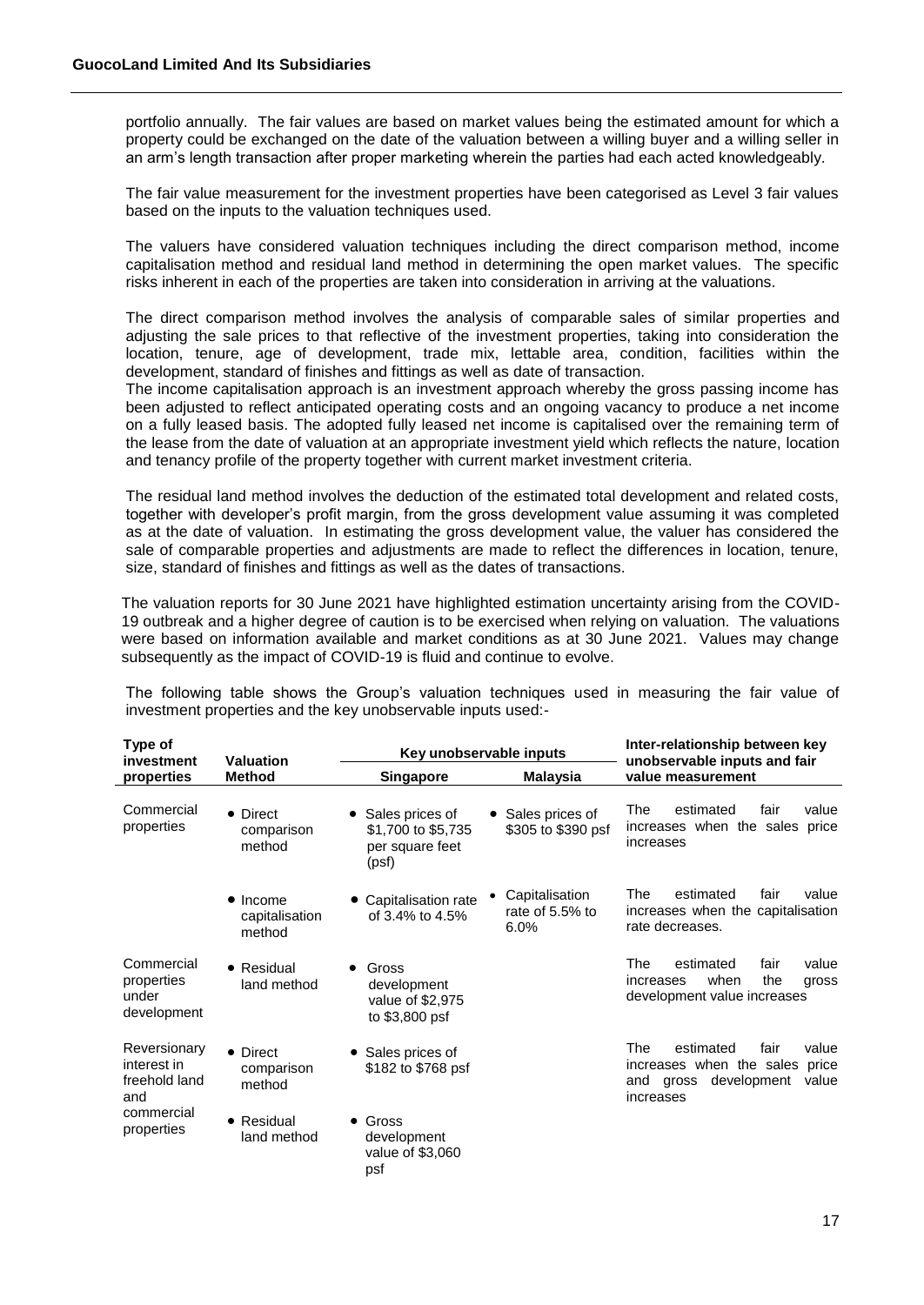### **12. Inventories**

|                        |            | Group<br>As at |  |  |
|------------------------|------------|----------------|--|--|
|                        | 31/12/2021 | 30/06/2021     |  |  |
|                        | \$'000     | \$'000         |  |  |
| Development properties | 4,109,999  | 3,550,167      |  |  |
| Consumable stocks      | 855        | 739            |  |  |
|                        | 4,110,854  | 3,550,906      |  |  |

The Group adopts the percentage of completion method of revenue recognition for residential projects under the progressive payment scheme in Singapore and relies on the experience and work of specialists in the measurement of the stage of completion.

The Group recognises an allowance for foreseeable losses on development properties taking into consideration the selling prices of comparable properties, timing of sale launches, location of property, expected net selling prices and development expenditure. Market conditions may, however, change which may affect the future selling prices of the remaining unsold residential units of the development properties and accordingly, the carrying value of development properties for sale may have to be written down in future periods. During the period, no allowance for foreseeable losses have been made in respect of the Group's development properties.

### **13. Loans and Borrowings**

.

|                                               | Group      |            |  |
|-----------------------------------------------|------------|------------|--|
|                                               | As at      |            |  |
|                                               | 31/12/2021 | 30/06/2021 |  |
|                                               | \$'000     | \$'000     |  |
| Amount repayable within one year or on demand |            |            |  |
| Secured                                       | 203,426    | 185,093    |  |
| Unsecured                                     | 562,932    | 762,273    |  |
|                                               | 766,358    | 947,366    |  |
| Amount repayable after one year               |            |            |  |
| Secured                                       | 4,303,928  | 3,710,597  |  |
| Unsecured                                     | 795,635    | 454,270    |  |
|                                               | 5,099,563  | 4,164,867  |  |

The secured loans and borrowings are secured on the following assets:

|                               | Group<br>As at           |           |  |
|-------------------------------|--------------------------|-----------|--|
|                               | 31/12/2021<br>30/06/2021 |           |  |
| At carrying amounts:-         | \$'000                   | \$'000    |  |
| Property, plant and equipment | 456,693                  | 461,778   |  |
| Investment properties         | 4,715,605                | 4,450,438 |  |
| Development properties        | 2,888,962                | 2,206,074 |  |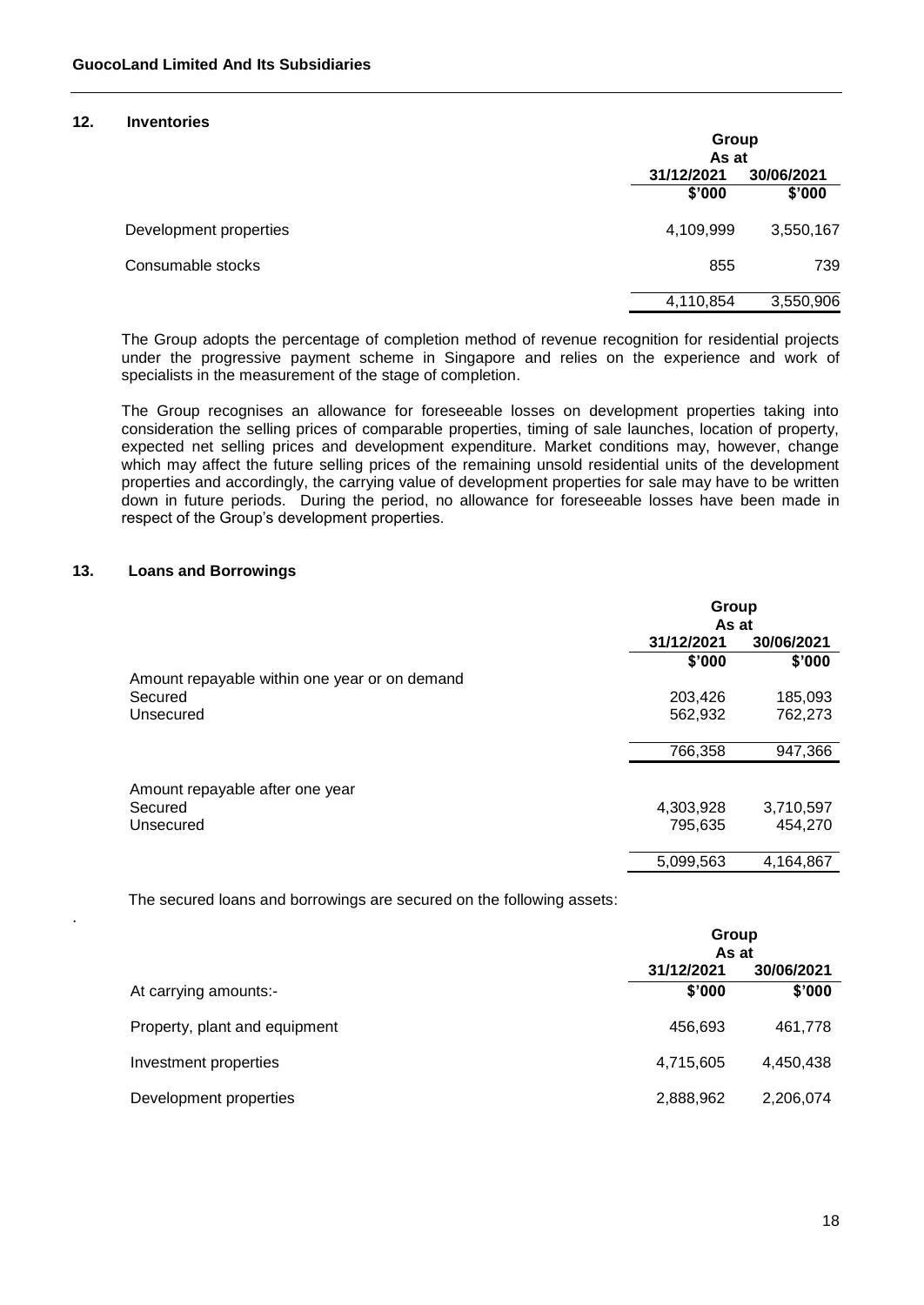#### **14. Share Capital**

| (a) |                                                                               | Company       |               |                  |               |
|-----|-------------------------------------------------------------------------------|---------------|---------------|------------------|---------------|
|     |                                                                               | 2021          |               | 2020             |               |
|     |                                                                               | No. of shares | <b>Amount</b> | No. of shares    | <b>Amount</b> |
|     |                                                                               | '000          | \$'000        | '000'            | \$'000        |
|     | At 1 July and 31 December                                                     | 1,183,373     | 1,926,053     | 1,183,373        | 1,926,053     |
|     |                                                                               |               |               |                  |               |
|     |                                                                               |               |               | Company<br>As at |               |
|     |                                                                               |               |               | 2021             | 2020          |
|     |                                                                               |               |               | '000             | '000          |
| (b) | GuocoLand Limited Executive Share Scheme 2018 ("ESS")<br>No. of share options |               |               |                  |               |
|     | At 1 July and 31 December                                                     |               |               |                  | 37,900        |
|     | (c) At 1 July and 31 December                                                 |               |               |                  |               |
|     | No. of issued ordinary shares                                                 |               |               | 1,183,373        | 1,183,373     |
|     | Less: No. of shares acquired by the Trust for ESS                             |               |               | (73,605)         | (73, 605)     |
|     |                                                                               |               |               | 1,109,768        | 1,109,768     |
|     |                                                                               |               |               |                  |               |
|     | (d) No. of shares acquired by the Trust for ESS                               |               |               |                  |               |
|     | At 1 July and 31 December                                                     |               |               | 73,605           | 73,605        |

As at 31 December 2021, the Trust for the ESS held an aggregate of 73,604,933 (30 June 2021: 73,604,933) shares in the Company which had been acquired from the market for the purpose of satisfying outstanding share options granted or to be granted to participants under the ESS.

### **15. Earnings per share**

|     |                                                                                                                            | Group<br><b>Half Year Ended</b> |            |
|-----|----------------------------------------------------------------------------------------------------------------------------|---------------------------------|------------|
|     |                                                                                                                            | 31/12/2021                      | 31/12/2020 |
|     | Earnings per ordinary share for the period based on the Group's<br>profit attributable to equity holders of the Company*:- |                                 |            |
| (a) | Based on weighted average number of ordinary shares in<br>issue after adjusting for the shares held by the Trust for ESS   |                                 |            |
|     | (cents)                                                                                                                    | 5.22                            | 1.20       |
|     | Weighted average number of ordinary shares ('000)                                                                          | 1,109,768                       | 1,109,768  |
| (b) | On a fully diluted basis (cents)                                                                                           | 5.22                            | 1.20       |
|     | Weighted average number of ordinary shares ('000)                                                                          | 1,109,768                       | 1,109,768  |

\* After deducting accrued distribution for perpetual securities for the half year ended 31 December 2021 of \$9.6 million (31 December 2020: \$9.6 million).

For the half year ended 31 December 2021 and 31 December 2020, the diluted earnings per share was the same as the basic earnings per share as there were no dilutive potential ordinary shares in issue.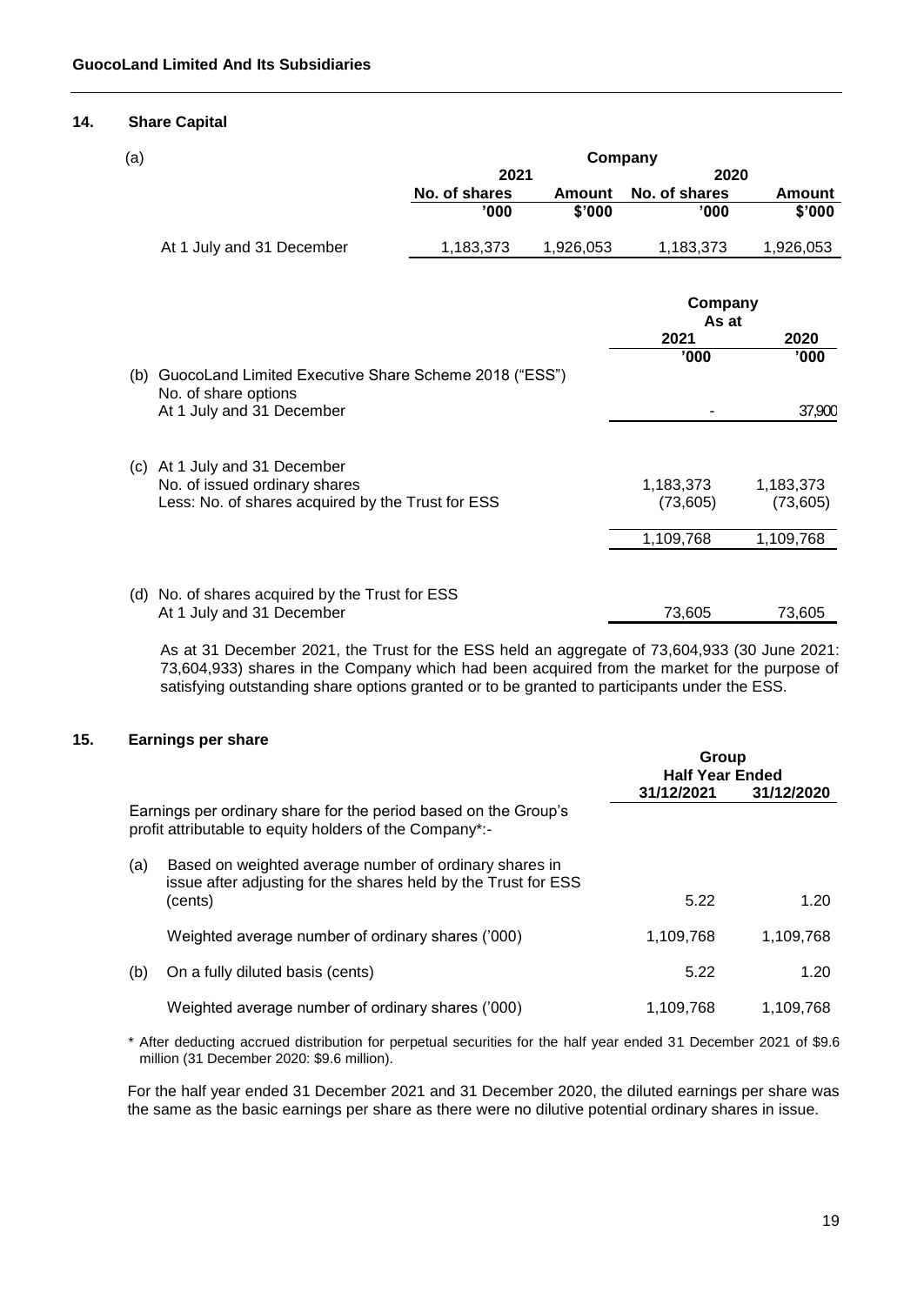# **F. OTHER INFORMATION REQUIRED BY LISTING RULE APPENDIX 7.2**

#### **16. Review**

The condensed consolidated statement of financial position of GuocoLand Limited and its subsidiaries as at 31 December 2021 and the related condensed consolidated profit or loss and other comprehensive income, condensed consolidated statement of changes in equity and condensed consolidated statement of cash flows for the six-month then ended and certain explanatory notes have not been audited or reviewed.

#### **17. Review of performance of the Group**

#### **(i) Statement of profit or loss**

### *Half Year Ended 31 December 2021*

For the half year ended 31 December 2021, revenue and gross profit for the Group increase more than 40% to \$452.7 million and \$140.2 million respectively. This was driven mainly by the higher progressive recognition of sales from the Group's residential projects in Singapore, including Meyer Mansion, Midtown Bay and Midtown Modern. In addition, the sales from Guoco Changfeng City in China during the period have also contributed to the increase in revenue. Revenue from the Group's investment properties increased by 3% and revenue from the hotel business had increase close to 10%. Gross profit margin of the Group remained stable at approximately 30%.

Other income increased by \$14.2 million mainly due to higher fair value gain on interest rate hedges. Arising from the appreciation of Chinese Renminbi (RMB) against Singapore dollars during the period, higher net foreign exchange loss was recorded in other expenses. The appreciation of RMB was also the main reason for the Group's translation gain during the period, recorded in the other comprehensive income. Meanwhile, share of profit of associates and joint ventures decreased by \$8.9 million due to lower profit contributed from EcoWorld International Berhad ("EWI") as compared to the previous corresponding period.

During the period, the Group completed the disposal of its Vietnam subsidiaries, resulting in a net profit from discontinued operation of \$14.3 million. Overall, profit attributable to equity holders of the Company for the half year tripled to \$67.5 million as compared to the previous corresponding period.

#### **(ii) Segments**

For the half year ended 31 December 2021, GuocoLand Singapore segment continues to be the key contributor to the Group. Revenue increased by more than 40% to \$349.2 million due to higher progressive recognition of sales, including Meyer Mansion, Midtown Bay and Midtown Modern. Profit for the period increased by half to \$82.0 million.

GuocoLand China segment recorded revenue of \$51.1 million for the half year ended 31 December 2021 as compared to \$10.0 million in the previous corresponding period. This was mainly contributed by the sales from Guoco Changfeng City. Consequently, profit for the period was \$6.9 million as compared to a loss in the previous corresponding period. Meanwhile, revenue from the sales of the launched phases of Chongqing GuocoLand 18T Mansion ("Chongqing 18T") can be recognised only upon completion of the construction and handing over of the units to the buyers.

GuocoLand Malaysia segment's revenue decreased by 26% to \$41.6 million for the half year ended 31 December 2021. This was mainly due to lower progressive recognition of sales as compared to the previous corresponding period. Profit for the period decreased by 14% to \$3.1 million.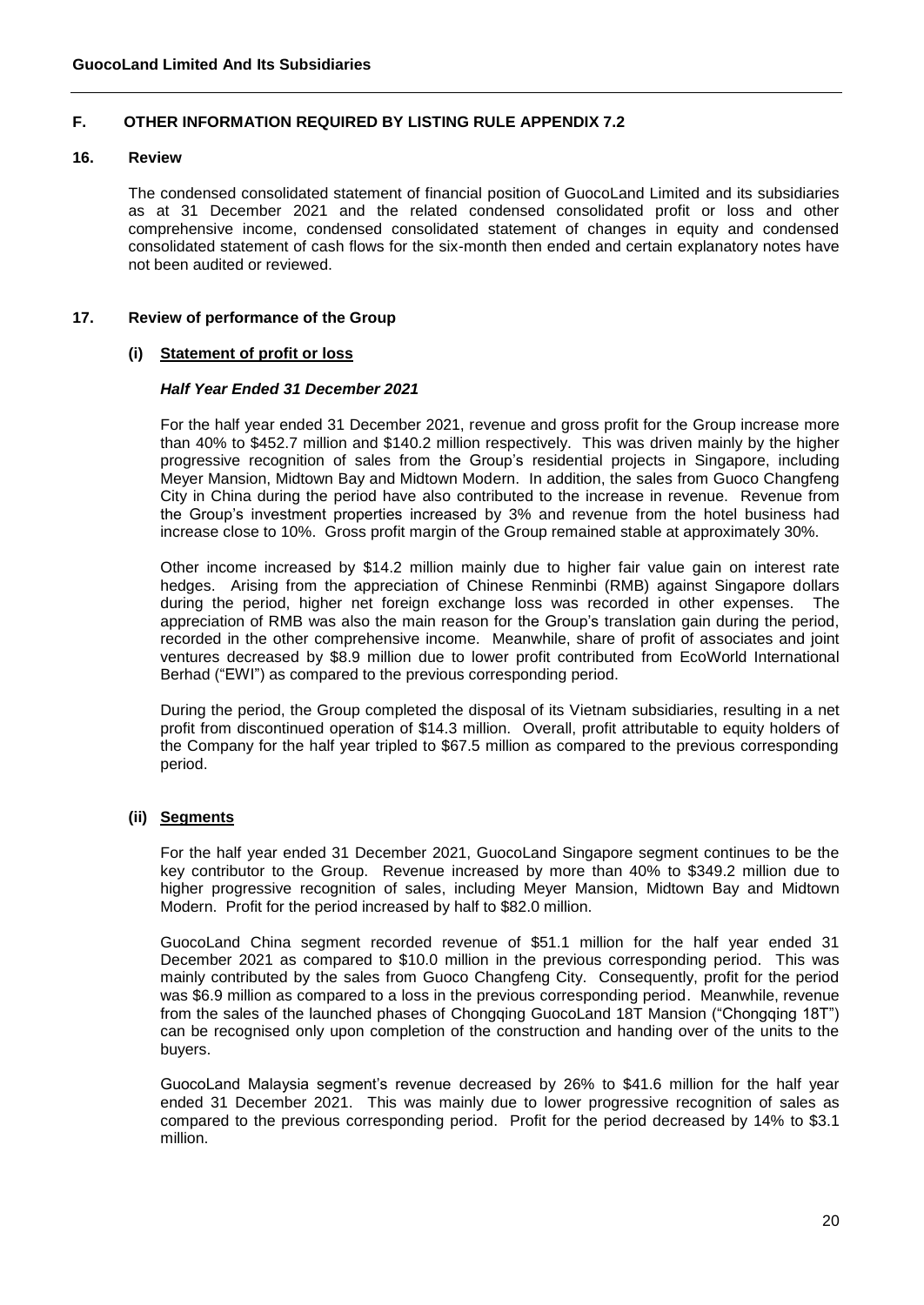Included in the Others segment is the performance of the hotels and EWI. Revenue from hotels increased by 10% to \$10.7 million for the half year ended 31 December 2021. Due to the absence of profit from EWI in the current period, the segment recorded a higher loss as compared to the previous corresponding period.

### **(iii) Statement of financial position**

The Group's equity attributable to ordinary equity holders was \$4.02 billion as at 31 December 2021, increased marginally as compared to 30 June 2021. This was because translation gain and profits recorded for the period were partially offset by dividends payment of \$66.6 million in November 2021.

During the period, the Group completed its acquisition of the Lentor Central site. Mainly due to this acquisition, the Group's investment properties increased by 5% to \$5.24 billion and inventories increased by 16% to \$4.11 billion. Total loans and borrowings increased by 15% mainly for the financing of this acquisition.

Contract assets and trade and other receivables collectively fell by more than 30% mainly due to sales proceeds collected for Martin Modern during the period. Meanwhile, contract liabilities increased by 48% to \$144.6 million mainly due to proceeds received from the sales of residential units of Chongqing 18T, which recognition for sales in China will take place upon the completion of the construction and handing over of the units to the buyers.

As at 31 December 2021, the Group's gearing remains at approximately one time.

### **(iv) Statement of cash flows**

For the half year ended 31 December 2021, net cash used in operating and investing activities was \$195.8 million and \$203.7 million respectively, mainly due to the land acquisition during the period. Cash used in the acquisition was partially offset by cash collection from sales proceeds from operation. Meanwhile, financing activities generated net cash of \$565.9 million during the period mainly from loans and borrowings for financing of the land acquisition.

#### **18. Where a forecast, or a prospect statement, has been previously disclosed to shareholders, any variance between it and the actual results.**

No forecast has been previously disclosed to shareholders.

#### **19. A commentary at the date of the announcement of the significant trends and competitive conditions of the industry in which the Group operates and any known factors or events that may affect the Group in the next operating period and the next 12 months**

#### **Singapore**

Prices of non-landed private homes grew consecutively for the seventh quarter, up by 5.4% in 4Q 2021, and outstripped the 0.7% growth in third quarter, according to the latest statistics released by the URA. Higher prices were broad-based, from all regions, and attributable to new launches with higher benchmark prices.

The economic outlook remains uncertain but some sectors have started to show signs of recovery. The Singapore private residential market is likely to continue to be driven principally by demand from owneroccupiers. There will likely be fewer new launches in 2022.

In July 2021, the Group successfully won the tender for a 17,279.9 square metre site at Lentor Central to develop a new mixed-use development with 600 residential units and 96,000 sq ft of commercial and retail spaces. The transit-oriented development will be directly connected with Lentor MRT station on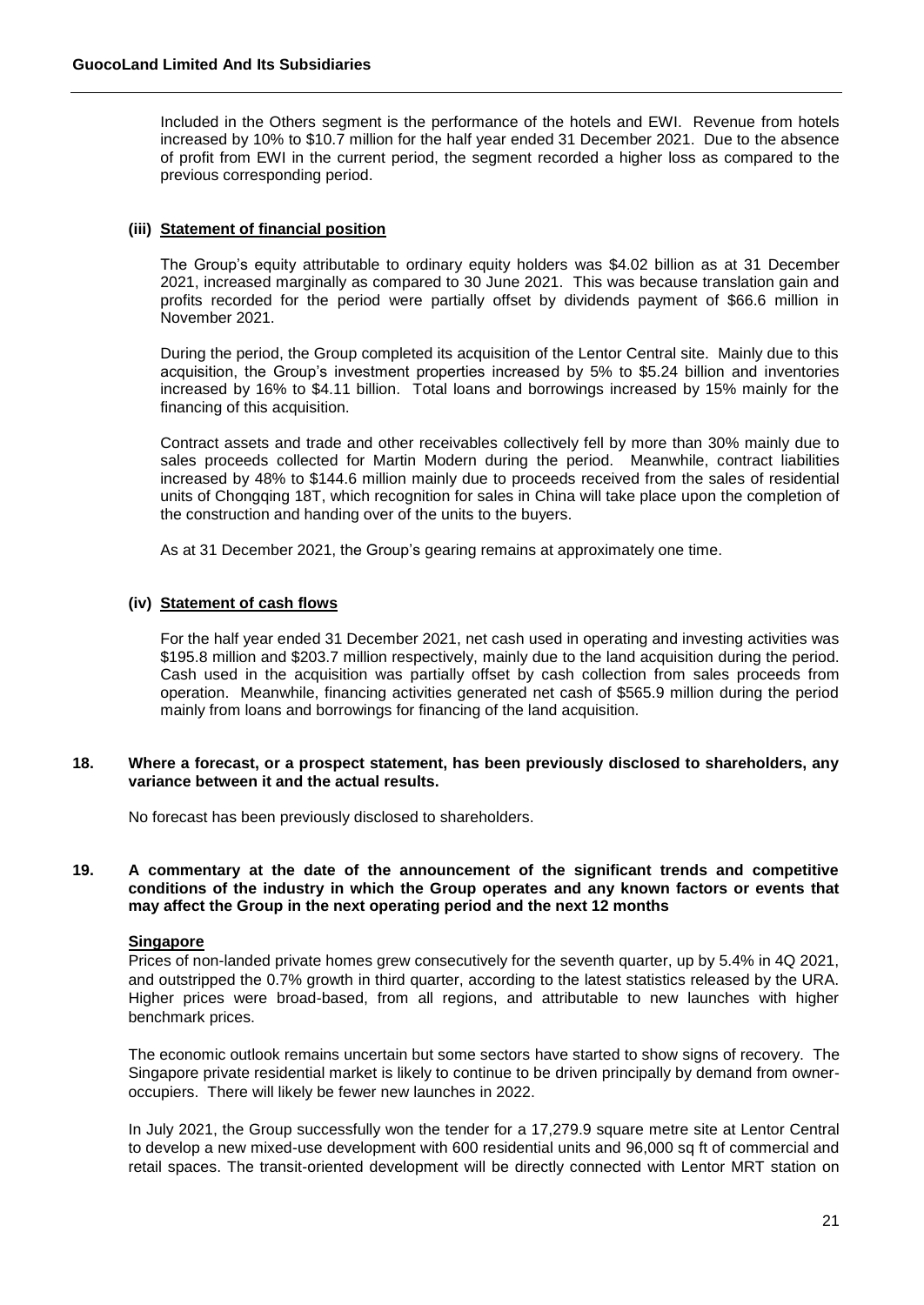the Thomson-East Coast Line (TEL). When fully operational, the commercial and retail components of the development will be accretive to our investment portfolio and recurrent income.

In addition, in January 2022, a consortium comprising GuocoLand, Intrepid Investments Pte. Ltd. and TID Residential Pte. Ltd. bought the neighbouring 17,136.9 square metre Lentor Hills Road site (Parcel A) for \$586.6 million.

Demand for Grade A office space in the CBD is expected to remain resilient as the economy recovers and companies prepare for their growth.

### **China**

Average new home prices across the 70 biggest cities in China declined marginally for the fourth consecutive month, contracting by 0.28% month-on-month in December 2021, according to Reuters' analysis of data released by China's National Bureau of Statistics. This was a reflection of the weak demand which persisted due to the credit tightening and restrictive policies in the property sector. Against this backdrop, home prices in Chongqing and Shanghai remained resilient, increasing by 0.3% and 0.4% month-on-month respectively. Compared to a year ago, home prices rose by 4.2% in Shanghai and 7.9% in Chongqing.

#### **Malaysia**

According to data released by National Property Information Centre ("NAPIC"), Malaysia's home price index dipped by 0.7% year-on-year and 1.9% over the previous quarter in 3Q 2021, mainly due to the scale back in new launches during the period.

# **20. Dividend information**

#### **20.1 Current Financial Period Reported on**

Any dividend recommended for the current financial period reported on? No

#### **20.2 Corresponding Period of the Immediate Preceding Financial Year**

Any dividend declared for the corresponding period of the immediately preceding financial year? No

#### **20.3 Date Payable**

Not applicable

#### **20.4 Books Closure Date**

Not applicable

### **21. Interested person transactions**

The Company does not have a shareholders' mandate for interested person transactions.

### **22. Confirmation that the issuer has procured undertaking from all its directors and executive officers (in the format set out in Appendix 7.7) under Rule 720(1)**

GuocoLand Limited confirms that undertakings under Rule 720(1) have been obtained from all its directors and executive officers in the format set out in Appendix 7.7.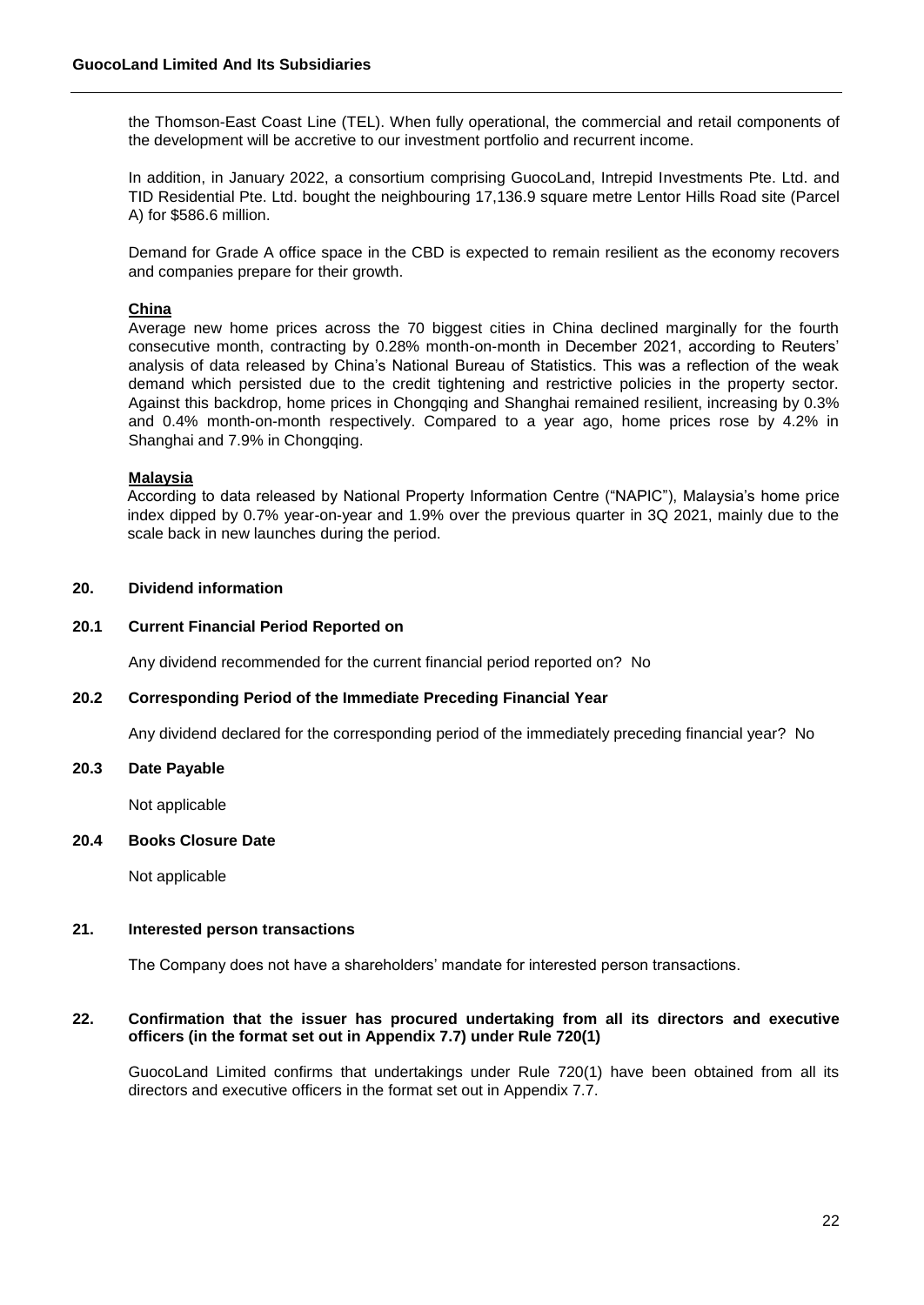# **23. Confirmation Pursuant to Rule 705(5) of the Listing Manual**

The Directors confirm that, to the best of their knowledge, nothing has come to the attention of the Board of Directors which may render the unaudited condensed interim consolidated financial statements of GuocoLand Limited for the half year ended 31 December 2021, to be false or misleading in any material aspect.

Signed by Mr Moses Lee Kim Poo and Mr Cheng Hsing Yao on behalf of the Board of Directors.

# **24. Disclosure on acquisitions and realisations pursuant to Rule 706A**

During the half year ended 31 December 2021:

#### 24.1 The following indirect wholly-owned subsidiaries were established in Singapore:

| Date            | <b>Details</b>                                                                                                                                                                                                             | Announcement<br>Reference No. |
|-----------------|----------------------------------------------------------------------------------------------------------------------------------------------------------------------------------------------------------------------------|-------------------------------|
| 29 July 2021    | Lentor Central Pte. Ltd.<br>Name<br>$\mathcal{L}_{\mathcal{A}}$<br>1 <sup>1</sup><br>Principal<br>Letting of self-owned or leased real<br>Activities<br>estate property<br>S\$1.00<br>Issued &<br>Paid-up Share<br>Capital |                               |
|                 | Name<br>: Lentor Residence Development<br>2.<br>Pte. Ltd.<br>Principal<br>Real estate developers<br><b>Activities</b><br>Issued &<br>$:$ S\$1.00<br>Paid-up Share<br>Capital                                               |                               |
| 29 October 2021 | Prosper A Pte. Ltd.<br>Name<br>1 <sup>1</sup><br>÷<br>: Property development and/or<br>Principal<br>investment<br>Activities<br>Issued &<br>$:$ S\$1.00<br>Paid-up Share<br>Capital                                        |                               |
|                 | 2. Name<br>Thrive A Pte. Ltd.<br>÷<br>: Property development and/or<br>Principal<br>Activities<br>investment<br>Issued &<br>$:$ S\$1.00<br>Paid-up Share<br>Capital                                                        |                               |